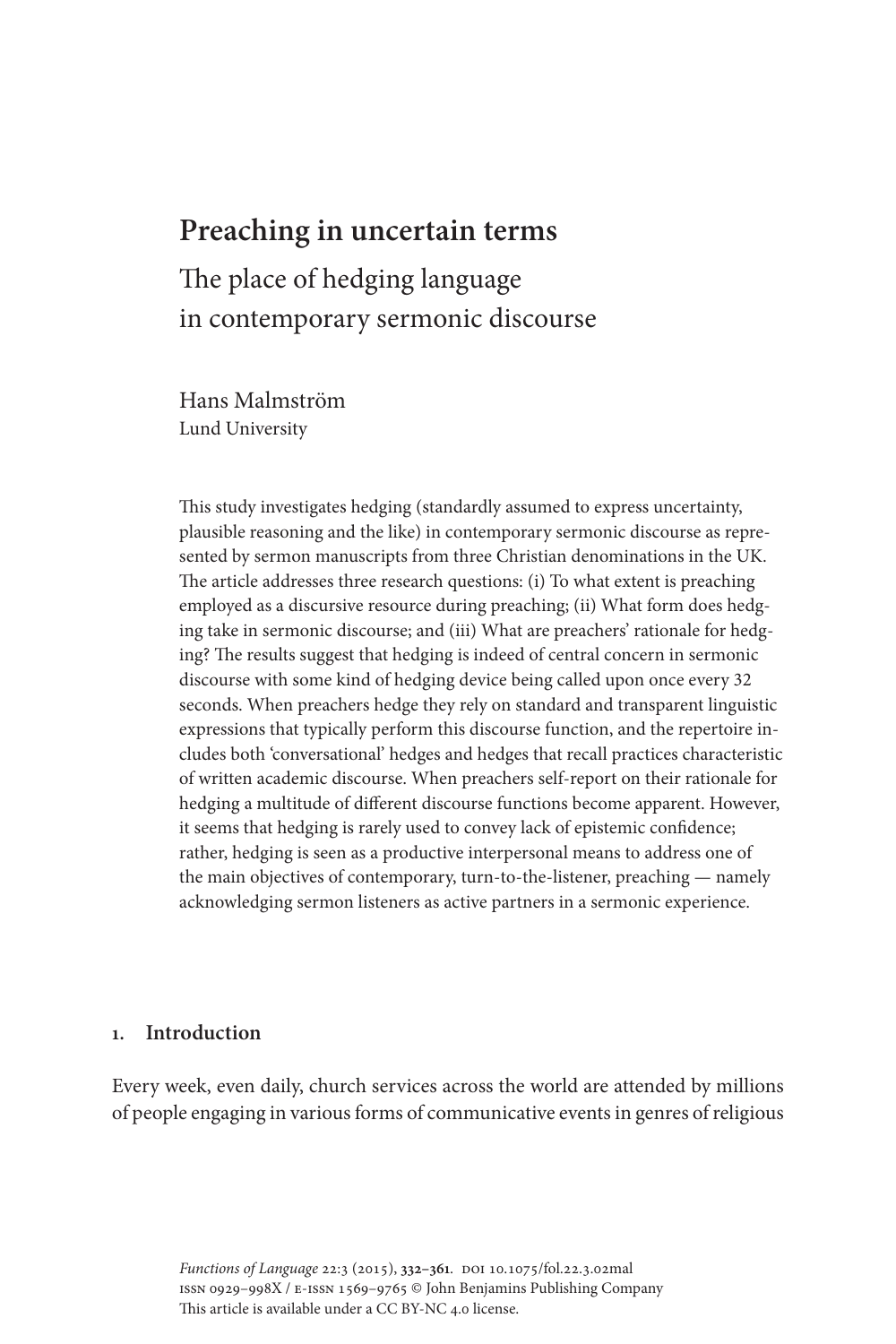discourse.1 Despite affecting so many people, our knowledge of communication in religious discourse(s) is actually very limited (Wuthnow 1992). This study is concerned with preaching, a key genre of religious discourse, and with preachers' use of non-assertive/tentative/non-specific language in contemporary sermons. Whereas many other discourses are well researched and well understood regarding their appeal to language of this kind (e.g. academic discourse, Hyland 1998), little is known about the place of non-assertive/tentative/non-specific language in Christian sermonic discourse. When Kaltenböck *et al.* state that it is widely acknowledged that this kind of language plays "a crucial role in both spoken and written discourse" (2010: 1), we do not know whether, and how, this statement applies to preaching.

Many scholars of homiletics (the systematic study of preaching practices) claim that a 'stance' shift regarding the strength of assertions has taken place within western preaching traditions over the last three to four decades ('stance' may be understood as the linguistic expression of attitude or commitment towards a proposition, cf. Biber & Finegan 1989). Craddock notes that previous generations of preachers "ascended the pulpit to speak of eternal certainties, truths etched forever in granite of absolute reality, matters framed for proclamation, not for discussion" (2001: 13). During the second half of the 20th century the wide acceptance of the 'turn-to-the-listener' preaching paradigm is assumed to have affected preaching in a direction away from this assertive baseline position (Allen 2004; Rose 1997), and a more explicit concern for the listener is evident in preaching. Recognizing this trend, Immink claims that "a more traditional assertive discourse is now renounced, and a more indicative … way of speaking is welcomed" (2004: 101), allowing for interpretations of the contents of preaching to be made by both preachers and listeners. To date, these claims from within homiletics concerning the non-assertive appeal of preaching by Craddock (2001), Immink (2004) and others have not been confirmed by any empirical research into the language of sermons.

To address this research gap in religious discourse analysis (or what some might refer to as a gap in 'descriptive' or 'empirical homiletics'), this study investigates how linguistic expressions ostensibly conveying non-assertiveness/uncertainty/non-specificity and the like may be of service to preachers when they engage a contemporary church audience.

(1) There was once a time when I was convinced that all this religious *stuff* was for wimps, weirdoes and fairies.

**<sup>1.</sup>** In the UK alone (the geographic location of this study) 4.9 million adults (10% of the UK adult population) are reported to attend church on a weekly basis (Ashworth & Farthing 2007).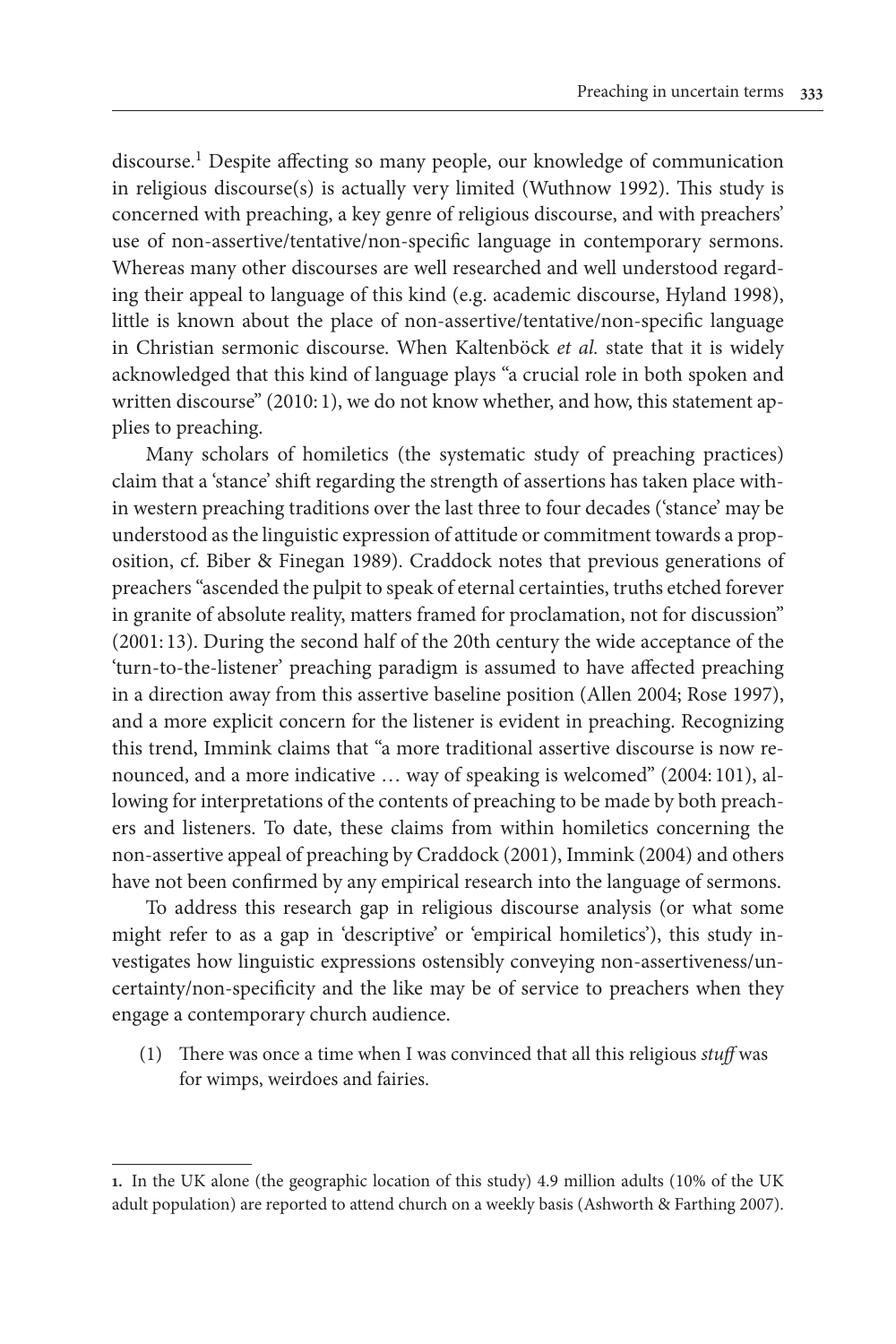(2) Your idea of Jesus' Resurrection is *possibly* very different from mine, and that is fine.

Examples (1) and (2) highlight preachers engaged in "a rhetorical strategy that attenuates either the full semantic value of a particular expression …, or the full force of a speech act" (Fraser 2010: 15); this discursive and context-sensitive practice is standardly referred to as 'hedging' in the linguistics literature (e.g. Crompton 1997; Fraser 2010; Hyland 1996, 1998, 2005; Kaltenböck *et al.* 2010; Lakoff 1972; Markkanen & Schröder 1997; Salager-Meyer 1994). With a focus on contemporary preaching, this study offers an interesting new context for applied linguistics research in which to explore hedging as a discursive/pragmatic concept.

Drawing on sermon data from across three broadly defined preaching contexts (Anglican, Baptist and Roman-Catholic), the overarching purpose of the investigation is to establish the place of hedging in contemporary sermons where so much emphasis is placed on the listeners and the listeners' role and space in the meaning-making process. It should be emphasized that the investigation is not so much a study about the concept of hedging, as it is a study about hedging as it applies in a particular kind of (religious) discourse. To this end, the paper asks three straightforward questions: (i) To what extent is preaching employed as a discursive resource during preaching; (ii) What form does hedging take in sermonic discourse; and (iii) What is preachers' rationale for hedging?

The next two sections, Sections 2 and 3, provide useful background to the empirical investigation, first by describing the discourse context for (hedged) preaching, focusing on epistemological conditions imposed on the sermon, and then by reviewing some functionally oriented conceptions of hedging. The last part of Section 3 operationalizes hedging as applied to sermonic discourse; this operationalization is then integrated into a functional analytical model described in Section 4. In Section 5 I present the data used in the study and the qualitative and quantitative methods adopted to research hedging in sermons. Section 6 is divided into three sub-sections, each presenting research findings and discussion for each of the three research questions. The last section presents some short concluding remarks.

#### **2. A context for sermonic hedging**

A basic assumption about hedging in this study is that it is a pragmatic phenomenon in the sense that it is evoked and constrained by the particular (social, cultural, and rhetorical) context in which it operates, meaning that "members of different discourse communities use [hedges/hedging] to express meanings which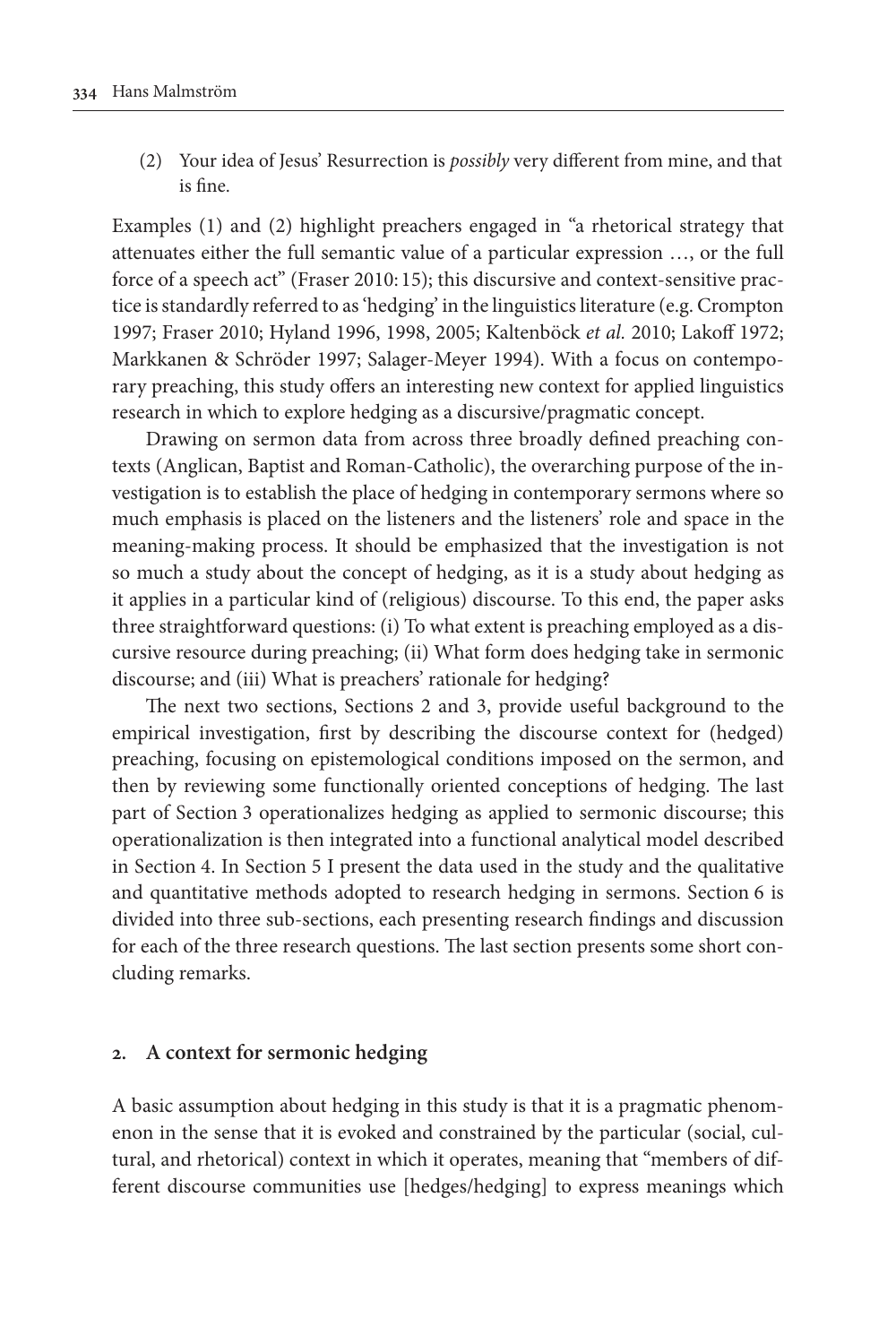are particular to their own social and [discursive] objectives" (Hyland 1998: 157). This section provides a brief description of the context for hedging in sermons, with necessary emphasis placed on the epistemological assumptions and values underlying the preaching event since this is essential for our understanding of the conditions under which preachers hedge.

Preaching is best described as persuasive and performative social-communicative action in a religious setting, a context that habitually defies characterization of certain states of affairs as unequivocally true or not true. It is persuasive since the ultimate purpose of preaching is to persuasively engage with listeners and move them towards subjectively applied understanding and to affect individual experience (Craddock 2001; Hogan 1999; Immink 2004; Rose 1997). It is performative (in a broad sense) because 'moving listeners' is not ultimately about an **effect**; instead it is intended to describe what preaching **is doing** (simultaneously to **saying** something) during the sermon. Much homiletic literature talks of preaching as striving for a present-tense experience (notwithstanding the fact that sermonic themes may be past-tense, and often are). Thus, whether the objective of preaching is kerygmatic (emphasizing the spirit of the Gospel), transformational (facilitating an experience of God), or conversational (sharing the responsibility of scripture interpretation) (Rose 1997), preaching language is performative, deliberately reflecting the language of the gospels where performative proclamation language is used for disclosing religious meaning.

Even if Wilson (1995:264) talks of the preacher as "a proclaimer of truth", the notion of truth and the communication of (un)certainty present major challenges to preachers. A Baptist preacher who was interviewed in connection with this study noted that for many people it is still natural to think that preaching is essentially about providing definitive answers to questions about faith.

*A lot of people come to church believing that they will be given a simple truth, you know: 'Say it as it is, brother! This is what you should believe!' Those people are in for a real journey. In many ways preachers are in the business of uncertainty rather than certainty.*

Most modern schools of preaching are adamant that "good preaching does not seek to win consent to a truth claim" (Immink 2004: 101); it is simply not what preaching is about. For truth in a sermonic context, McClure (2003: 70) notes that it "includes both the probable and the plausible". The farthest one might go is to say that "truth is a tentative agreement, a momentary consensus, a synthetic suggestion …".

From within sociology, Wuthnow also stresses the "absence of any empirically verifiable knowledge" in religious contexts and says that "the existence of God cannot be proven; nor can many other claims about God …" (2012: 38). In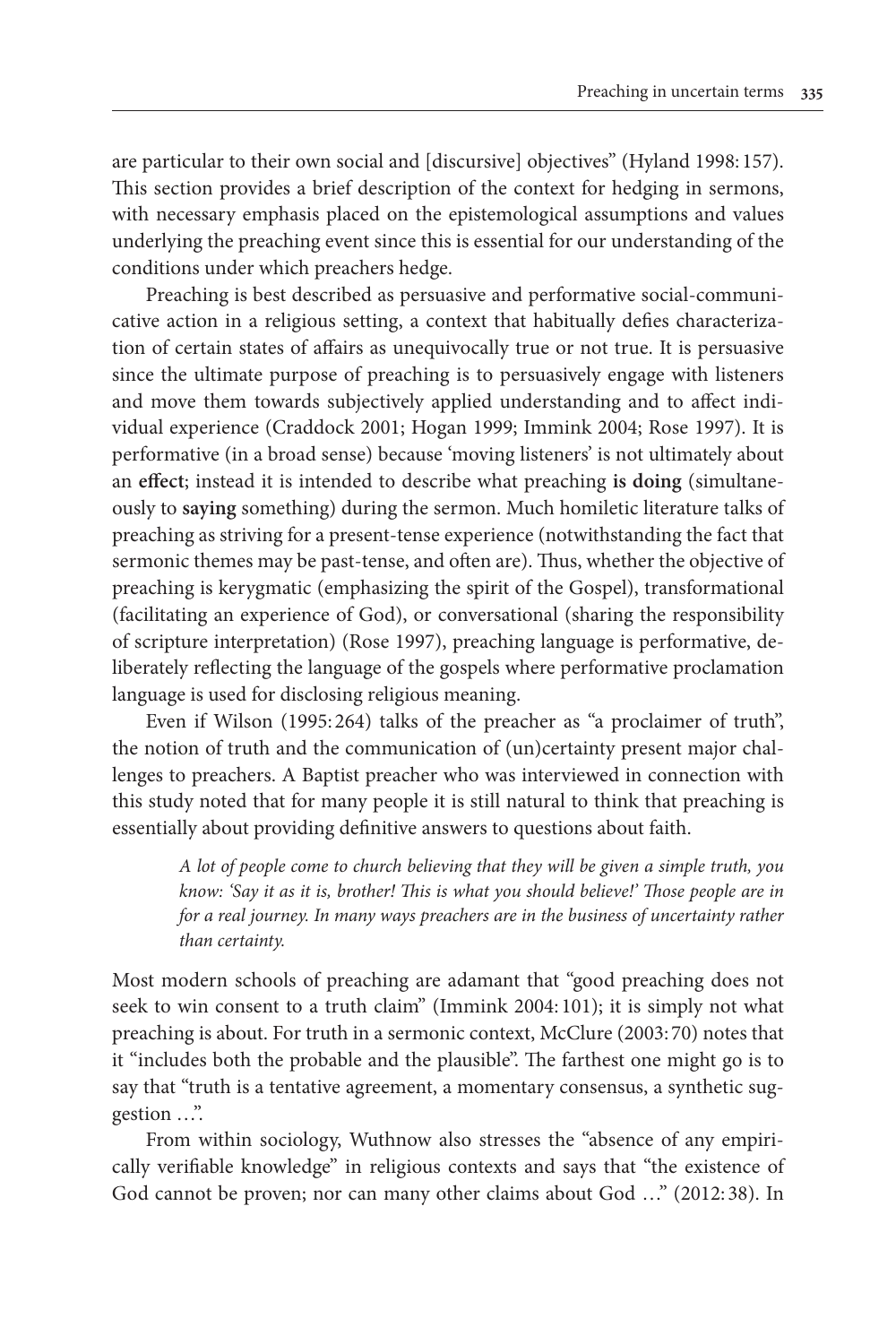non-religious discourses it is usually possible to frame states of affairs as true or not true, but faith-based contexts standardly resist this kind of characterization and open up an epistemological continuum which must somehow be addressed communicatively.

The epistemology characteristic of the sermon is best described in terms of (degrees of) conviction rather than with reference to absolute certainty and actuality (cf. Rose 1997). The kind of conviction referred to is effectively captured in this sermon excerpt, incidentally without any explicit linguistic features of hedging, from an Anglican preacher talking about the resurrection of Jesus:

(3) We know it is true, because, because, well because we know it is true.

According to homiletics scholars it is best if preaching approaches truth and knowledge from the perspective of verisimilitude:

In many cases verisimilitude is the source of our truth claim rather than confirmed fact. … We are concerned with presenting at least two kinds of reality [and truth]. We certainly present life as most people know and experience it. We also present life as we know it to be true when seen from the perspective of faith. … A primary purpose of preaching is to move us all from the one perspective to this other one. (Wilson 1995: 267)

In encouraging listeners to embrace the perspective of faith, preachers should not shy away from the "tension of uncertainty" (Lose 2003: 62) that should characterize contemporary preaching. Preaching that carries this trademark of apparent uncertainty, Lose says, does not surrender truth, "but the ability to prove truth; not speech, but the right to have the last word; not faith, but unambiguous certainty" (2003: 62). In a similar vain, Allen (2010: 8) stresses that listeners in the pew "must have the freedom to assent or disagree with what is proclaimed, or it is not good news".

Wuthnow notes that communication in religious discourse "evokes distinctive linguistic practices concerning the language of uncertainty" (2012: 38). A good reason to study hedging in sermonic discourse, then, is that it allows us to say something concrete about these 'linguistic practices' that preachers adopt to negotiate (un)certainty claims in sermons and preachers' rationale for this kind of rhetoric.

In this study, it is argued that hedging is instrumental to addressing all four of the defining epistemological characteristics of contemporary preaching mentioned above (absence of empirical evidence, non-finality of statements, ambiguity, and freedom to (dis)agree). To this end, hedging is central to enable the performative move of listeners (and preachers) from a 'life-as-we-know-it-fromexperience'-perspective to a 'life-as-we-know-it-as-people-of-faith'-perspective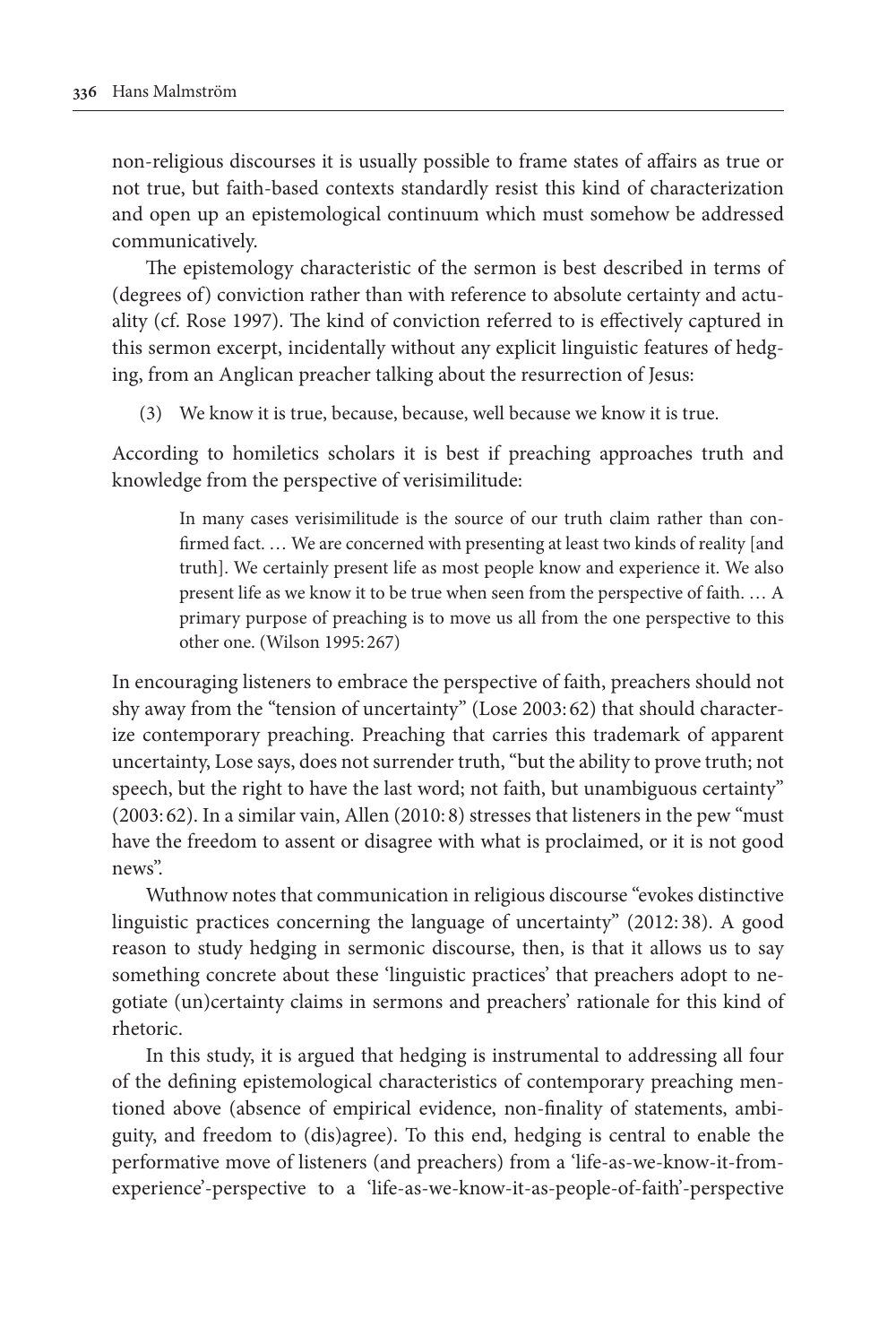(cf. the quote from Wilson 1995 above). The move from one perspective to the other is subject to preachers' successful persuasion of listeners, and consequently this move imposes certain constraints on sermonic communication — listeners must be made to understand what living a life in faith means, but an authoritative and assertive approach to achieving this objective is unlikely to be successful (in view of the characteristics of contemporary preaching — what listeners are entitled to expect). Here, Hyland's (1998, 2005) 'adequacy conditions' and 'acceptability conditions' for successful communication are helpful to understanding and explaining, *a priori*, a very general and fundamental function of hedging in sermonic discourse.

Adequacy and acceptability conditions involve speakers' attending to a set of abstract conditions regarding what an audience recognizes as reasonable claims. Put simply, adequacy conditions pertain primarily to the content of the communication: speakers need to make sure that their communicative contribution adheres to the content expectations of the community; therefore, they consider such aspects of the communicative situation as the background assumptions of the community involving 'acknowledged' or accepted truths as well as disputable points of interests. Acceptability conditions, on the other hand, have more to do with how the topic is communicated and how assumptions are negotiated between the speaker and the addressees. We have seen above indications of what the epistemological precepts of contemporary preaching are (cf. Allen 2010; Immink 2004; Lose 2003; McClure 2003), and in performing its most fundamental discursive functions, hedging, it is argued here, is used by preachers to avoid violating any adequacy and acceptability conditions constitutive of this sermonic epistemology and, concurrently, to acknowledge listeners as sermonic conversationalists, as sharing in the preachers' entertainment of a mental representation of what is communicatively acceptable and adequate during preaching.

#### **3. Operationalizing hedging as an instance of sermonic metadiscourse**

Notwithstanding the unencouraging claim by Crompton (1997) that an entirely satisfactory definition of hedging is lacking, several good attempts have been made to capture this elusive concept. In one of the groundbreaking works on hedging, Lakoff uses the concept in relation to "words whose job it is to make things fuzzier or less fuzzy" (1972: 195). Most scholars acknowledge that later conceptions of hedging (notable contributions include Fraser 1975; Brown & Levinson 1978; Prince *et al*. 1982; Hubler 1983; Crompton 1997; Hyland 1998; Caffi 1999; Vande Kopple 2002 and Hyland 2005) represent a gradual move away from Lakoff 's original understanding that was primarily concerned with modifying membership in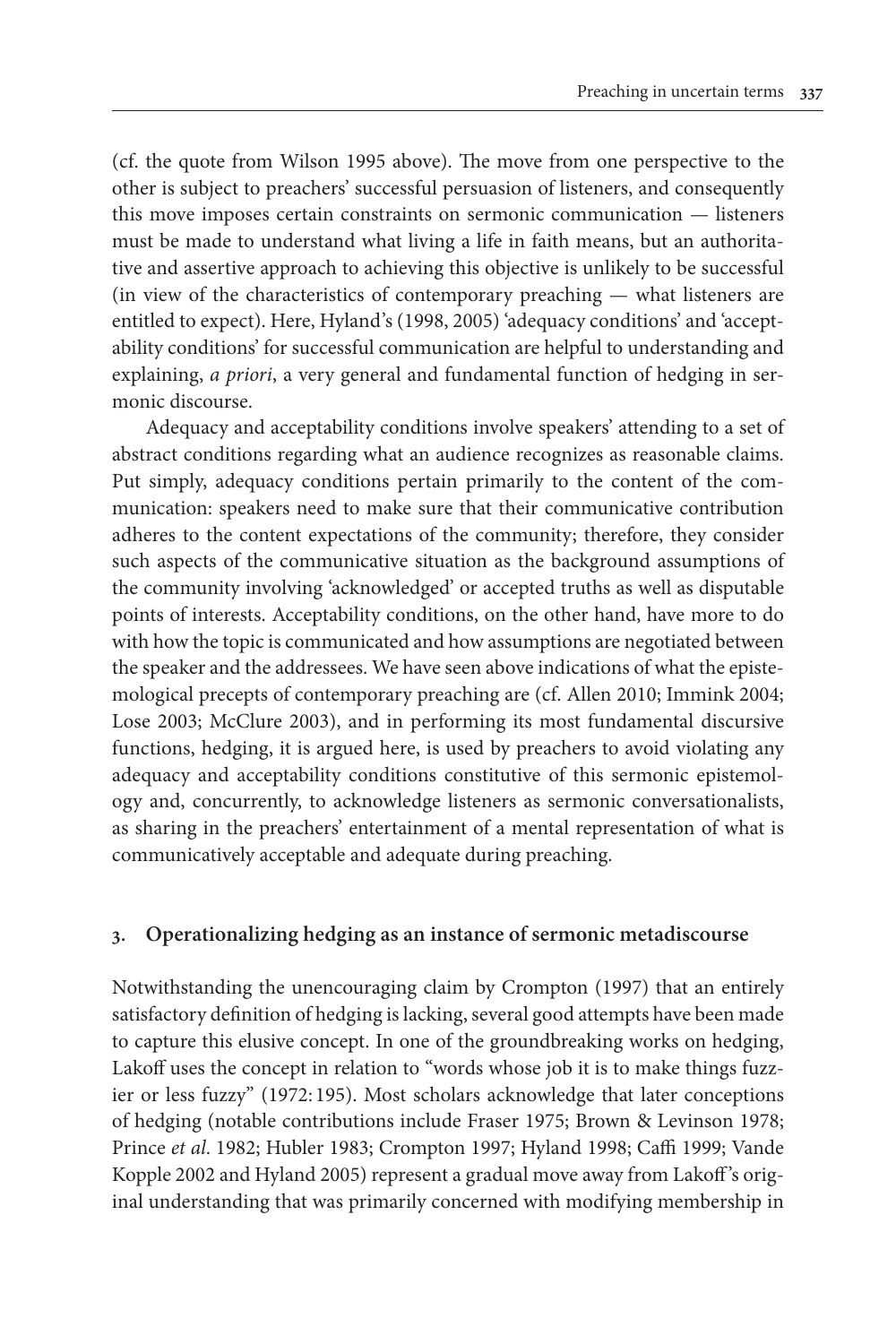a certain semantic category. Over time, definitions have come to emphasize hedging as having scope over propositions as well as being an inherent property of individual expressions, meaning also that hedging is now more commonly conceived as a discursive and pragmatic phenomenon (Kaltenböck *et al.* 2010; Markkanen & Schröder 1997), more often than not analyzed from the point of view of what a particular linguistic expression is 'doing' at a certain point in a discourse (Hyland 2005), and typically with reference to epistemic modality (Palmer 1990), evidentiality (Chafe 1986), or communicative vagueness (Channell 1994) (hedging is widely assumed, e.g. Markkanen & Schröder 1997, to cut across all three of these dimensions).

In this pragmatic spirit, Salager-Meyer talks about hedges as "understatements used to convey (purposive) vagueness and tentativeness, and to make sentences more acceptable to the hearer/reader, thus increasing the chance of ratification and reducing the risk of negation" (1994: 150). From a similarly applied perspective, Hyland describes hedging as "the expression of tentativeness and possibility … a discoursal resource for expressing uncertainty, skepticism, and open-mindedness about one's proposition" (1996: 433–434). In more recent work, Hyland (2005: 52, 49) extends the definition of hedging to include expressions whose purpose it typically is to signal "plausible reasoning rather than certain knowledge", and to recognize "alternative voices and viewpoints" [to] "withhold commitment and open up dialogue". Importantly, Salager-Meyer (1994) and others have suggested that we view hedges not only as elements whose function it is to express uncertainty or vagueness because speakers are actually uncertain or have vague notions: "the definition of hedges … goes beyond their mere association with speculation" (1994: 153). However, these sources also assert that these additional functions of hedging are poorly understood, particularly in discourses that have hitherto escaped the attention of discourse analysts, such as religious discourse (Wuthnow 1992). This study directly addresses this lack of attention and contributes to developing an understanding of hedging as much more than a convenient cover term for expressed lack of confidence in a proposition and/or semantic fuzziness.

Hedging is taken in this study to be reflective of the social-interactive nature of preaching seen as 'conversation' between preachers and listeners (Allen 2004; Ädel & Mauranen 2010; Flottum & Dahl 2012) — this is a standard metaphor that most contemporary homiletics subscribe to. Following in the tradition of, for example, Vande Kopple (2002) and Hyland (1998; 2005), hedging is considered a **metadiscursive** phenomenon in the sense that it is used reflexively by preachers in relation to their own discourse "to achieve certain communicative purposes", most fundamentally to negotiate interactional (rather than propositional) meanings during a sermon. Ontologically, these interactional meanings are assumptions regarding social-communicative 'behavior' as entertained between preachers and listeners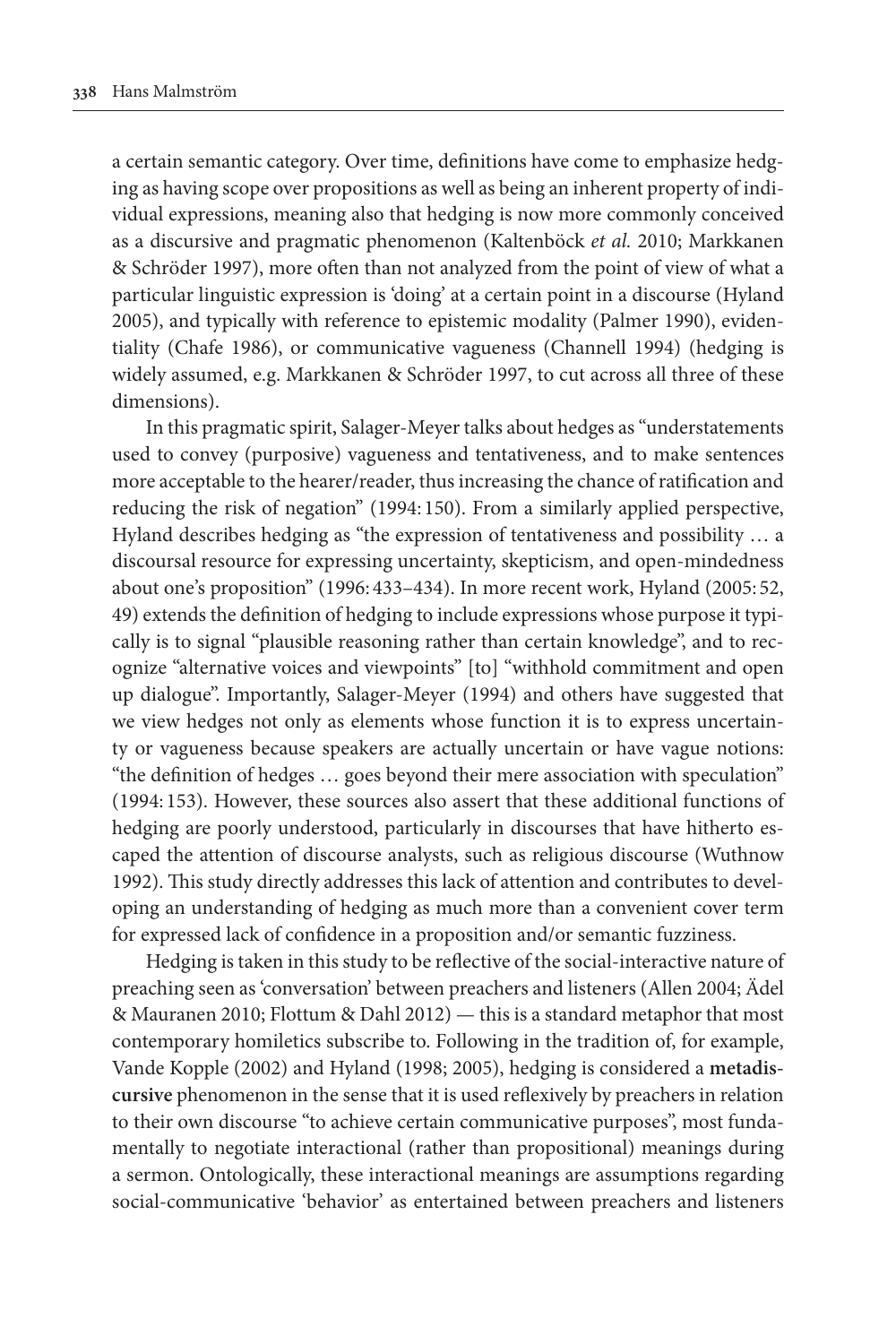— in other words, adequacy and acceptability conditions as introduced above. It is the task of metadiscourse to address these conditions in various ways, meaning that metadiscursively framed communication is prompted by speakers' awareness of and sensitivity to the unique conditions of any communicative situation (cf. Hyland 1998). Already Lakoff had noted that "hedges interact with felicity conditions for utterances and with the rules of conversation" (1972: 213).

The metadiscursive act of hedging is highly heteroglossic, notwithstanding an appearance to the contrary in seemingly monologic discourses like preaching. Through metadiscourse, a meta-comment is made concerning things said or done in the discourse as part of a responsive/dialogic-discursive behavior in relation to propositions which may have been entertained/communicated previously (by the speaker or someone else) or propositions that may be entertained/communicated later on, as White & Sano (2006: 192) note: "the utterance operates [to] present the speaker as recognizing or engaged with other voices and other viewpoints" concerning propositional content. It is this acknowledgement of listeners as conversational partners who share the preachers' assumptions about a certain social-communicative behavior, and preachers' attention to the dialogic nature of sermons that makes sermonic hedging highly interactional.

For the purposes of the present investigation into the place of hedging in preaching, hedging is thus operationalized as a metadiscursive means by which preachers overtly convey non-assertiveness/uncertainty/non-specificity motivated by a desire to negotiate certain interactional meanings and thus engage their listeners interpersonally in different ways and for different purposes. This conception of hedging (which recalls parts of Hyland's general definition of metadiscourse, 2005: 37) lends itself well to a view of preaching as essentially being about social engagement between preacher and congregation, about postmodern congregation-centered hermeneutics instead of traditional persuasive proclamation with little regard for listeners.

#### **4. Functional model of analysis**

Approaching hedging as a metadiscursive resource in preaching means acknowledging that hedging is used by preachers to perform interpersonally motivated functions during the sermon event, that hedging language is **doing** something to further the sermonic relationship pertaining between preachers and their audiences. The functional-analytical model adopted in this study is Hyland's (2005) widely attested model of metadiscourse. This section provides an outline of the basis of the model, insofar as it is relevant for hedging, illustrating the merits of applying hedging operationalized as metadiscourse to sermonic discourse.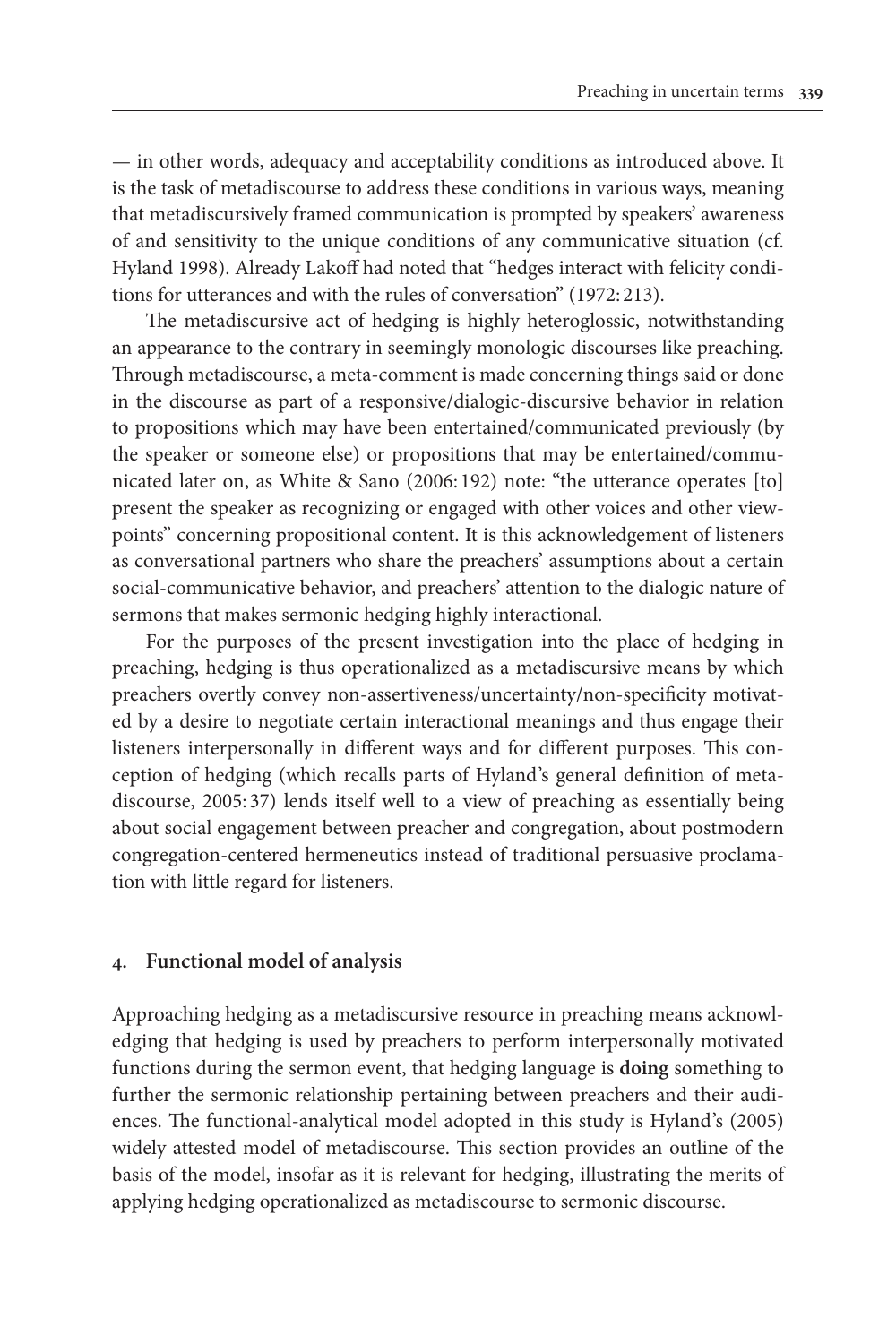Hyland's starting point is a view of metadiscourse as "a system of meanings realized by an open-ended set of linguistic items" (2005: 37) (thereby firmly establishing his model within Systemic Functional Linguistics). This open-endedness certainly applies to hedges, which may acquire their hedging property "only in actual instances of realization" (2005: 37). Fundamental in Hyland's model for analyzing hedging functionally is therefore to establish what counts as a hedge, only thereafter is it possible to decide what particular role the hedge plays. Hyland (2005: 38, adapted) proposes three basic conditions which must be met, namely that

- 1. hedging is distinct from propositional aspects of discourse;
- 2. hedging refers to aspects of the discourse that embody speaker-listener interaction;
- 3. hedging refers only to relations which are internal to the discourse.

The three conditions are essentially three different ways of saying that metadiscursive hedging is *interactional*, i.e. concerned with the discursive relationship between preachers and listeners. The uses of the expression *possible* in (4) and (5) illustrate how these conditions may be applied analytically to distinguish metadiscursive hedging from other aspects of communication.

- (4) It is *possible* for God to be, to act, to make a difference in all aspects of life if you let him pour his Holy Spirit over you.
- (5) It is *possible* that Jesus' words apply strictly to his own glorious Resurrection, but he may also have been anticipating our Resurrection in him.

Hyland (2005) establishes an admittedly vague defining line between propositions and metadiscourse, or in his own words "things in the world [what the text says about the world] and things in the discourse [the communicator's position vis à vis the text and the audience]" (2005: 38); however this vagueness is necessary in a model where metadiscourse is itself considered "a crucial element of … meaning" (2005: 41). Hyland continues: "like propositional discourse, metadiscourse conveys the [speaker's] intended meaning" (2005: 41), though rather than propositional in nature, metadiscursive meaning is interactional, recognizing the listeners in various ways. Thus, when the presence of a certain expression is discursively motivated by the speaker's intention to convey something about the world, then it may be called propositional; when the presence of a certain expression is discursively motivated by the speaker's interpersonal concerns, then it may be called metadiscursive. On this view, it is easy to distinguish the two uses of *possible* in utterances (4) and (5). In the former, the expression helps the audience to conceive a world with a caring God; here *possible* is propositional. In the latter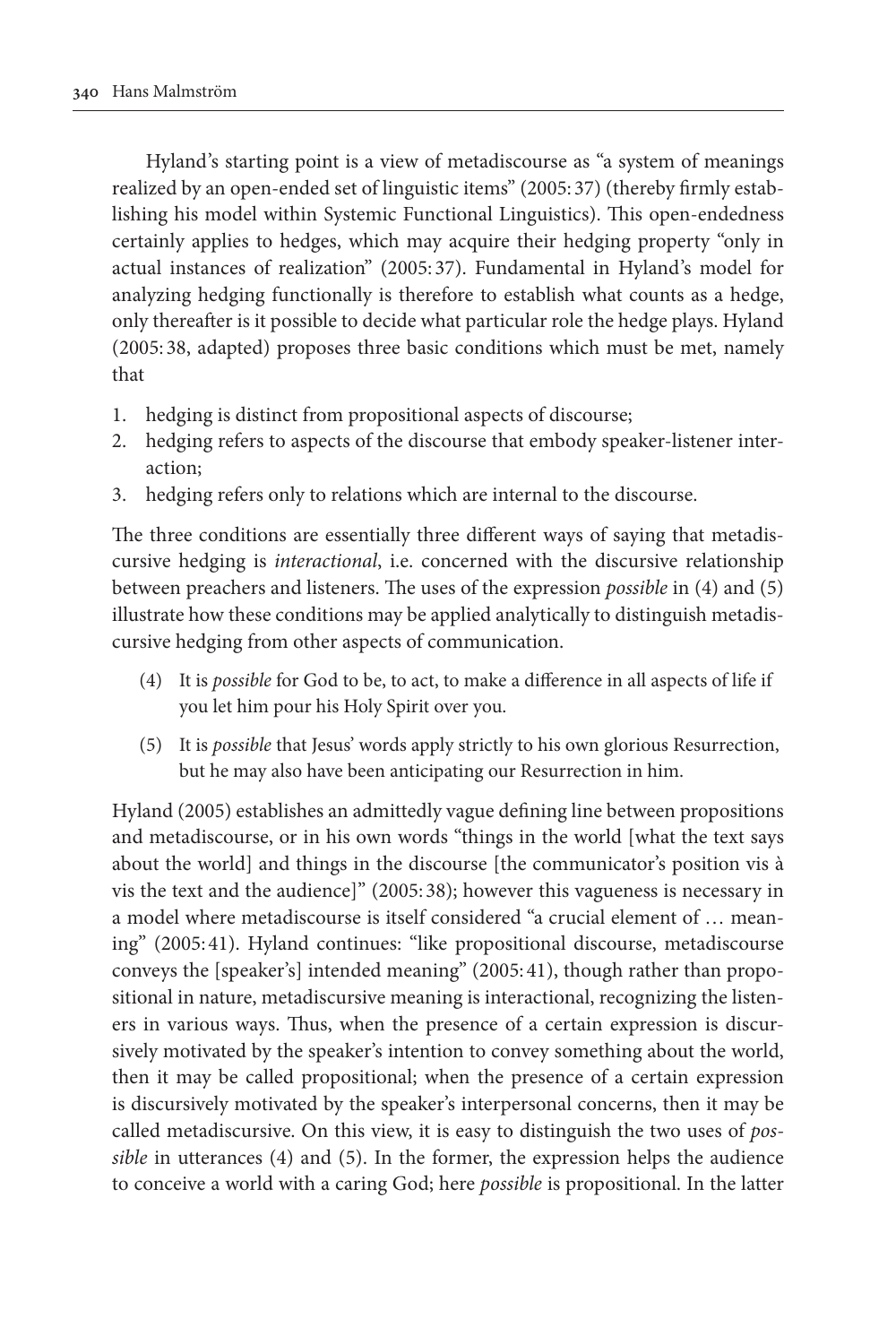utterance, *possible* is used by the preacher to directly address the audience, helping the preacher to relate the message/proposition to the specific (dually hermeneutic) context provided by the sermon, also taking into account the relative status of the listeners as dictated by the contemporary preaching situation (which would be different from the status of listeners/readers in other discourse contexts) (Hyland 2005: 41).

The uses of *possible* in (4) and (5) are yet again different when Hyland's second condition for metadiscursive hedging is considered. In (5), the expression functions interactionally in at least two ways: first, it opens up an interpretative space where some listeners may wish to agree with the proposition and others may interpret Jesus' words in a different way (as suggested by the interpretative 'option' in the clause that follows, which is incidentally also hedged). Second, this epistemic adjective manifests the preacher's attention to the acceptability conditions of sermonic discourse (e.g. that sermons *should* open up for different Biblical interpretations), and, consequently, his recognition of the listeners as sharing in this understanding of the nature of sermonic conversation (conveying something like "I know what is expected of me in this situation and you know this too — we are all members of the same social community"); Hyland frames this as the communicator's "sensitivity to the context of the discourse". The use of *possible* in (4) does not evoke any preacher-listener interaction in this way; it does not **do** anything discursively apart from constituting part of the asserted proposition.

For Hyland's third condition of metadiscursive hedging, "the determining factor is … the objectivity of the event, whether the outcome is related to the speaker's assessment of possibility about something happening or to external circumstances which might make it possible" (2005: 48). In (4) the preacher is speaking encouragingly about what listeners may do to invite God into their lives ("let him pour his Holy Spirit over you" — this is the necessary external circumstance), and what presents itself as a real prospect (the outcome) if they do ("for God to be, to act, to make a difference …"). In this sermon utterance, *possible* "is concerned with the ability or volition of the subject of the sentence [God]" (i.e. a case of dynamic modality as conceived by Palmer 1990: 36). This may be contrasted with (5) where the preacher instead uses *possible* with epistemic modal intentions (Palmer 1990), to leave options ('outcomes') open for listeners (thereby indicating his assessment of possibilities).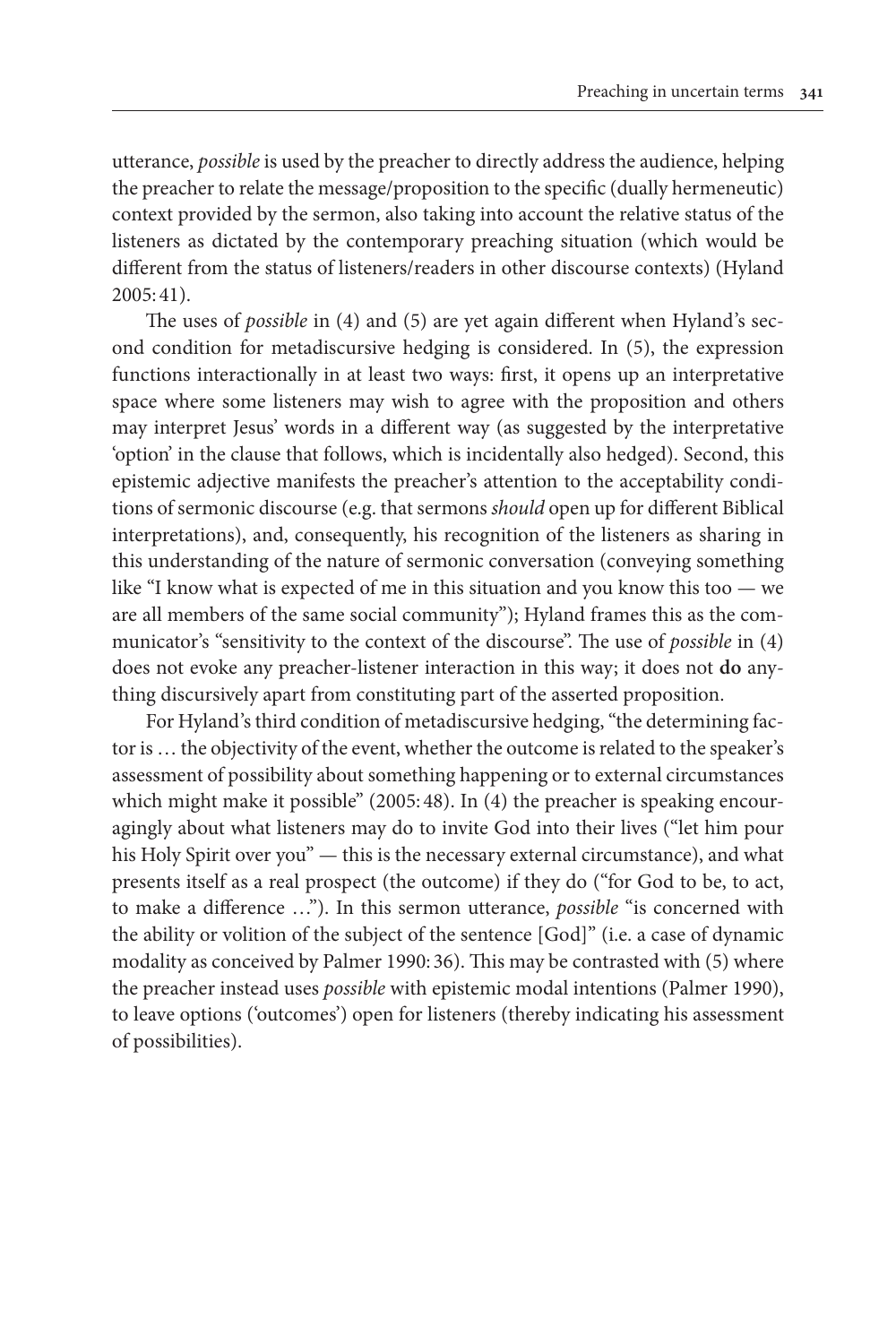# **5. Materials and methods**

The materials used in this study came in two forms, sermon manuscripts and transcribed preacher interviews, and both qualitative and quantitative methods were used to address the three research questions posed in the Introduction.

# **5.1** Preaching data from different denominations

50 Easter sermon manuscripts each from the Church of England, the Baptist Church and the Roman-Catholic Church (150 sermons in total, corresponding to 189,239 words) provided a small but indicative sample of contemporary sermonic discourse. Only one manuscript from any one preacher was included in the three samples; this was done to avoid skewing of the data because of pronounced personal preaching (and hedging) styles. The choice to use Easter sermon manuscripts only was because I wanted there to be a common theme to all the sermons. All the sermons were preached at some point during the period 2005 to 2011. Table 1 presents an overview of the data. The main reason for choosing these three denominations was to get a reasonably representative spread across well-established Christian preaching traditions.2 It is interesting to speculate whether denominational affiliation in any way affects preachers' strategies when employing hedging language. A desire to tap any differences between preaching traditions concerning hedging strategies therefore runs as an undercurrent throughout the investigation.

|                                 | Anglican | <b>Baptist</b> | Catholic | All churches |
|---------------------------------|----------|----------------|----------|--------------|
| Number of sermon texts          | 50       | 50             | 50       | 150          |
| Total no. of words (tokens)     | 64439    | 76751          | 48049    | 189239       |
| Mean length of sermons (tokens) | 1289     | 1532           | 961      | 1262         |

**Table 1.** Overview of sermonic data used in this study

# **5.2** Data analysis

The qualitative and quantitative analyses of the data proceeded in four basic but necessary stages with the purpose to (i) explore the material, (ii) identify potential hedging forms and functions, (iii) validate the findings, and (iv) provide quantificational perspectives.

**<sup>2.</sup>** There is considerable theological diversity, with direct implications for sermonic discourse, within all three of these denominations; this is perhaps most clearly represented in the Church of England, which is nominally Anglican, yet extremely heterogeneous across the confessional and liturgical spectrum.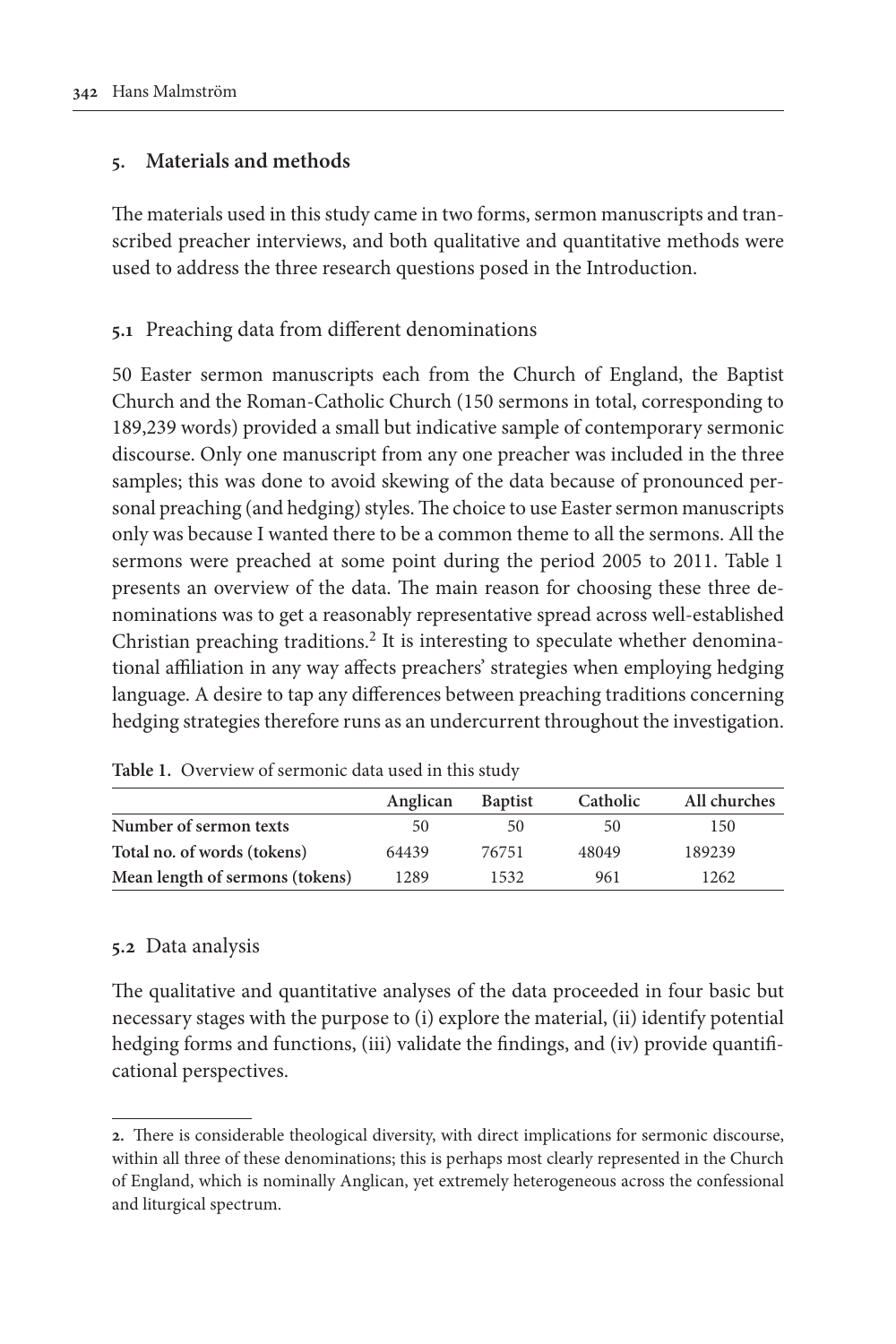# **5.2.1** *Close reading — inductive discovery of hedges*

A first step in the qualitative analysis, guided by inductive discovery of the sermon data, involved a close reading (Martin 2000) of ten sermon manuscripts from each of the three sermon samples. During a careful reading of the manuscripts, any linguistic expression interpreted to have some hedging function (as defined above) was identified; larger bits of discourse such as whole clauses, sentences or more extensive pieces of discourse were not considered. The reading resulted in the identification of a number of linguistic forms assumed to have a hedging function, and, with the help of the surrounding context, an interpretation (sometimes very speculative) concerning the preacher's rationale for hedging at that particular point in the sermon, i.e. an interpretation of the discourse function of hedging.

### **5.2.2** *Preacher interviews*

Additional qualitative perspectives were subsequently added to the analysis in the form of reflections and responses from semi-structured interview questions (Drever 2003) from 11 of the practicing preachers who contributed manuscripts, involving at least three preachers from each denomination. The preachers were asked mostly open-ended questions about preaching language practices in general as well as specific questions concerning the use of hedges in their own manuscript. In cases where the preachers had submitted more than one manuscript all the manuscripts submitted were considered during the interviews even if they did not form part of the sample.

The interviews were in part methodologically inspired by Lewin (2005), who prompted her informants (scientific authors) about the pragmatic function of hedges in their own scientific discourse. Her method of asking authors themselves was a novel one, at least in terms of using a systematic approach and looking at extended discourse. In the case of the preacher interviews, I was interested in learning about preachers' rationale for using one or the other type of hedge, and their reasons for hedging. Guided by the way Lewin (2005) phrased her questions, I asked the preachers two questions:

- 1. Can you point me to any place in your sermon where you feel yourself that you tone down a statement/express yourself tentatively?
- 2. Why did you tone down your statement/express yourself in this way?

Just like Lewin, I deliberately avoided the term 'hedge' because of its potential pejorative connotations regarding avoidance of responsibility for statements, and because it might confuse the interviewees. In most cases, preachers pointed me to wordings in the manuscript that I had already identified provisionally, but in some rare cases preachers identified wordings that I had not immediately interpreted as performing a hedging function. Regardless, we then discussed their rationale for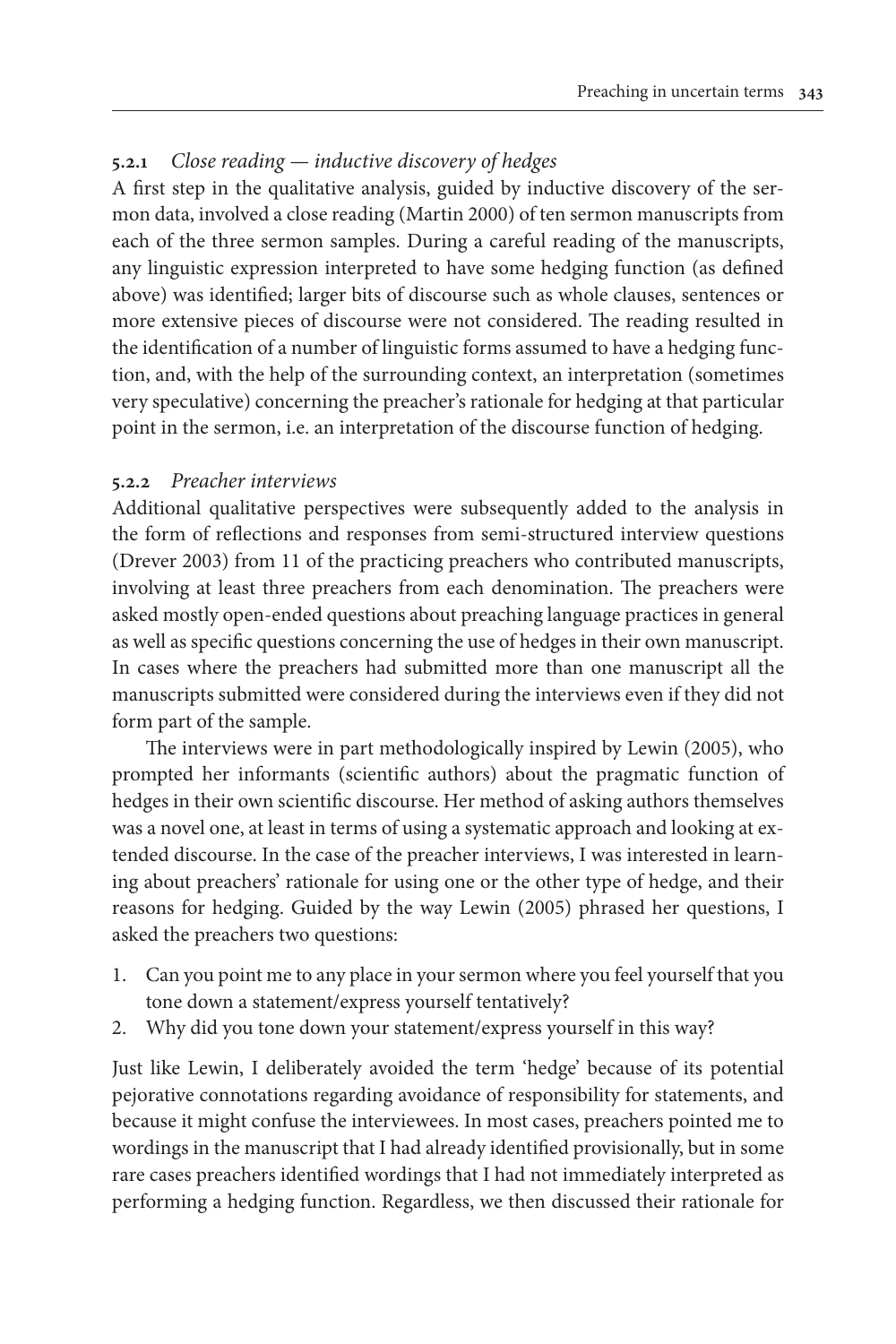toning down the statement in each of the cases. This process led to the confirmation, and in many cases also the rejection, of several of the discourse functions suggested during the close reading.

### **5.2.3** *Searching for, analyzing and quantifying hedges in sermons*

The qualitative process was then followed by a quantitative investigation. The list of hedging forms identified through the close reading and as a result of the interviews was compared to a list of words with potential hedging functions provided in Hyland (2005). Despite the claim by Markkanen & Schröder (1997: 6) that "no clear-cut lists of hedging expressions are possible", previous research into hedging has taught us that certain specific linguistic expressions commonly perform a hedging function. This kind of 'listing' of hedges is not for the sake of listing itself, but allows scholars to explore functional as well as distributional aspects of linguistic expressions which may perform a hedging function; this makes sense when the ultimate purpose is to better understand hedging as communicative behavior in certain discourse contexts.

Since the category of hedges is widely considered to be open-ended, Hyland's (2005) list is as good a starting point as any other, even if his list is reflective mostly of hedges in academic discourse. In cases where Hyland's list did not include an item that I had identified through the close reading or during the interviews, that item was added to his original list. In some cases items from Hyland's list did not appear in the 30 manuscripts that were used in the close reading (e.g. the epistemic adjective *probable* were not used a single time in these manuscripts). For this reason a back-check from Hyland's list was done on the complete sermon samples — any item  $(n=21)$  from the original Hyland-list that did not appear at all in the sermon samples was removed from the combined list. This systematic approach meant that it was possible to identify a reasonably good number of linguistic forms  $(n=42)$  as hedging candidates in sermons. However, it should be stressed that the objective of the study was to investigate different patterns of occurrence of hedges (cf. the expressed objective of Hyland & Tse 2004 for their study on metadiscourse) and to give an indication of the place of hedging in preaching — the study does not claim to be comprehensive in the sense that *all* linguistic elements that could possibly perform a hedging function were identified.

Searches for all the hedging forms on the list of hedging elements were then made in the three sermon samples using freely downloadable concordance software, AntConc (Anthony 2014). A first 'inventory' of potential hedging expressions in the sermon samples resulted in a total of 1,987 returns. All returns then needed to be analyzed manually, using the analytical principles illustrated in Section 4, to ensure that they qualified as hedging metadiscourse. Hyland stresses the importance of this manual process: "analysts must always examine each item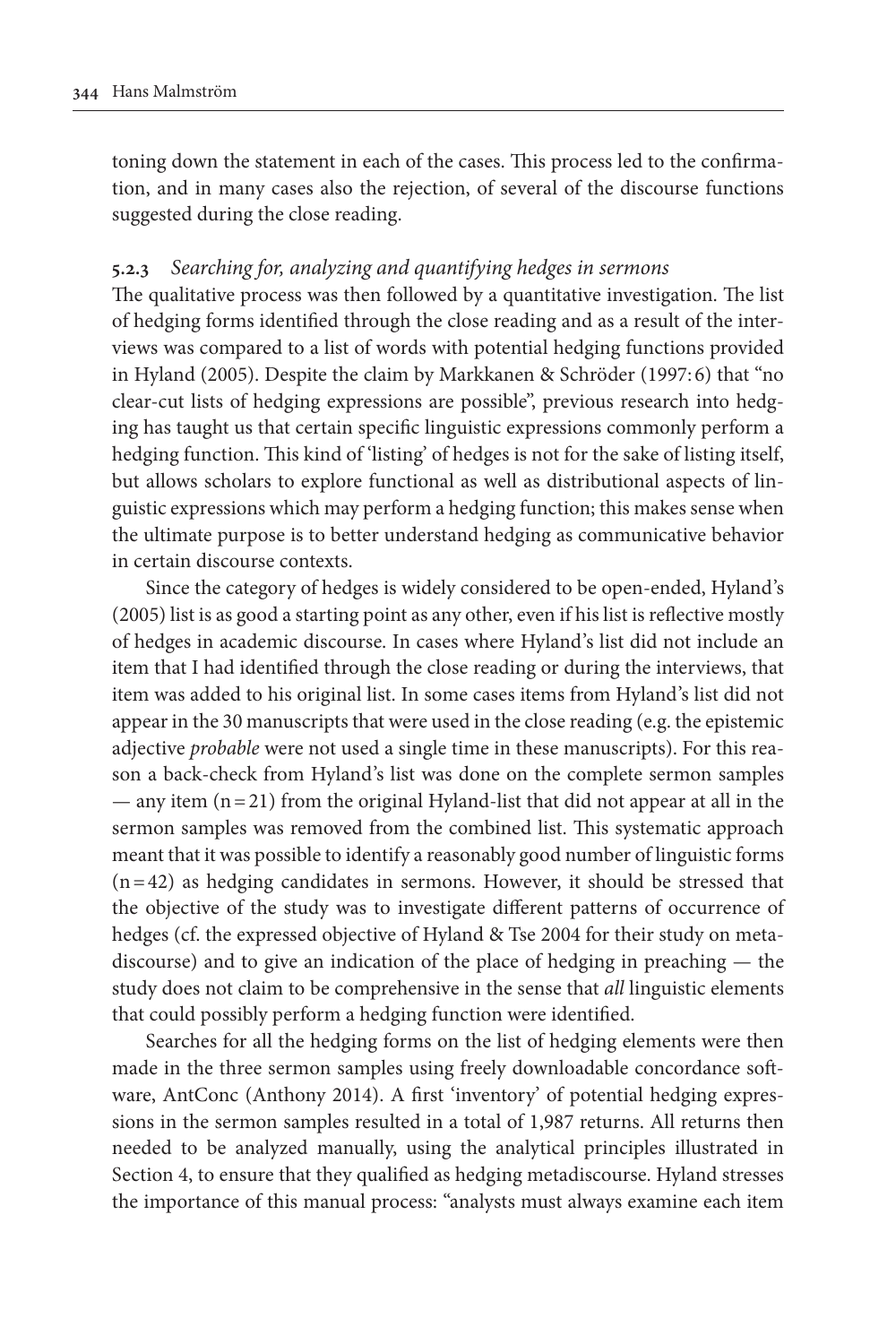individually to determine its function" (2005: 24). In addition, potential hedges in quoted material in the sermons had to be eliminated.

In order to confirm the reliability of these analytical principles as applied to sermonic data, the principles were confirmed by two research colleagues from other disciplines (neither of them have any formal training in linguistics; one is a native speaker of English, the other is very close to native-speaker competent). After being introduced to the concept of metadiscourse, the concept of hedging, and how to identify metadiscursive hedges (here we looked at very clear examples in context and the conditions in Section 4), they were given 100 concordance lines each (randomly selected by taking every 10th instance in the combined sample of 1,987 candidate items). The raters were also given 'context' in the form of five sentences before and after the sentence that included the target concordance line. I then analyzed the same sub-sample as the raters before reviewing their responses. In identifying those instances to be eliminated (because they were either not used metadiscursively or did not meet the definition of a hedge) we agreed in 92% and 94% of the cases respectively. This was thought to be sufficient to confirm the principles for analysis. After I had manually analyzed the entire sample and eliminated any non-qualifiers, the total number of hedges in the sermon sample was determined to be 1,627.

#### **6. Results and discussion**

This section is divided into three parts, each of which is devoted to one of the three research questions. The main findings can be summarized in the following way: Overall, hedging occurs with average total frequencies ranging between 7.5 and 12.2 hedges per 1,000 words of preaching. Interestingly, Catholic preaching uses significantly less hedging than Anglican and Baptist preaching. Preachers rely almost exclusively on transparent/traditional forms of hedging manifested by indefinite expressions, modal auxiliary verbs, semi-auxiliary verbs, and epistemic (modal) adjectives and adverbs. Finally, while it was possible to identify a multitude of metadiscursive functions of hedging in sermonic discourse (ten of which are discussed in here), it was not possible to correlate a specific hedging function with a hedging form in any consistent way. The results presented are consistent with the tenets of the turn-to-the-listener preaching paradigm and also confirm that hedging is a discourse-dependent many-faceted phenomenon.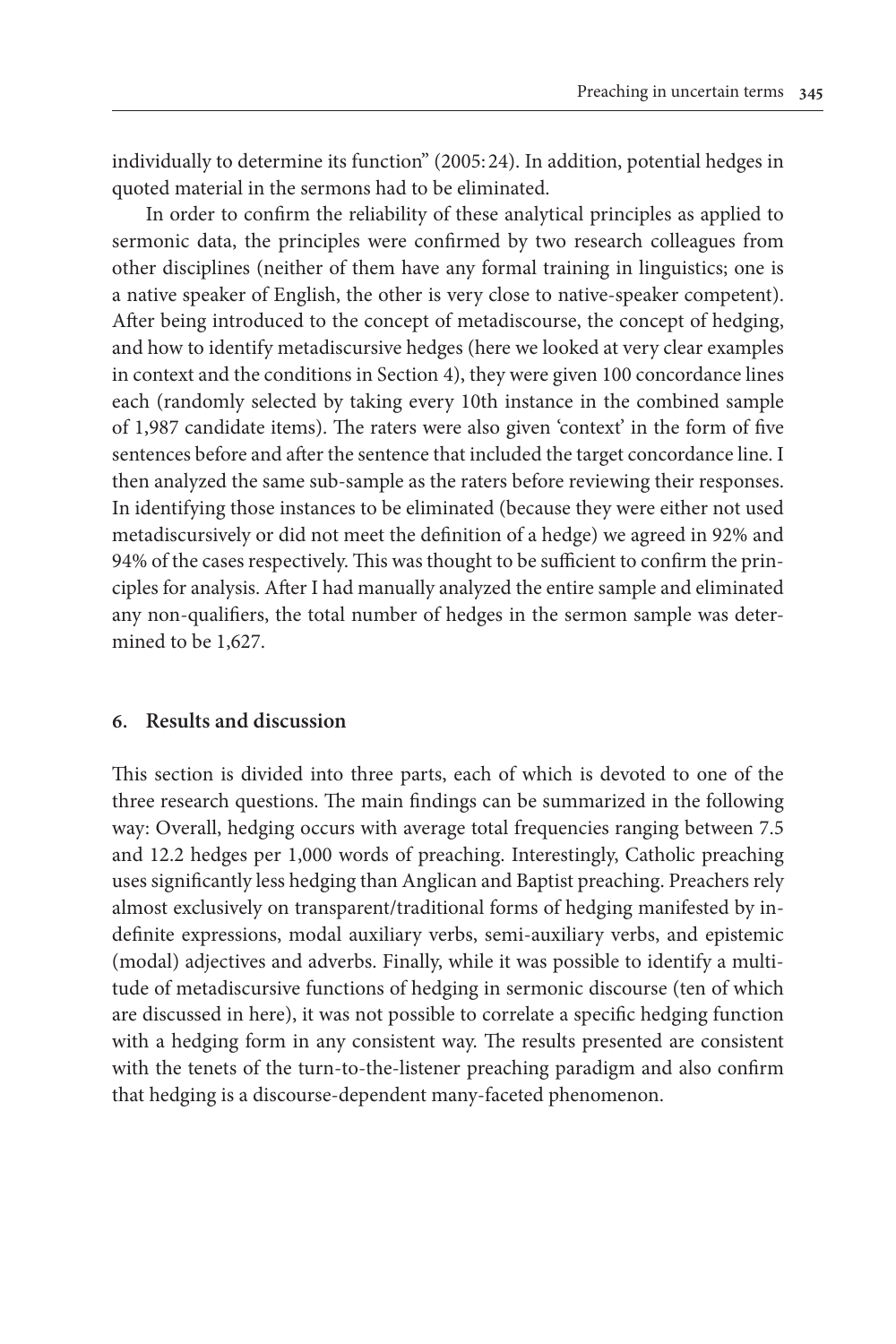# **6.1** Distribution of hedges in sermonic discourse

The frequencies reported in Table 2 confirm the view that hedging is a central concern in contemporary, turn-to-the-listener preaching. A total of 1,627 cases of hedging were found in the collected sample (189,239 words). Anglican preaching uses 12.1 hedges/1,000 words of preaching; Baptist preaching uses 11.5 hedges/1,000 words of preaching; Roman-Catholic preaching uses 7.7 hedges/1,000 words of preaching.

**Table 2.** Distribution of hedges in various text samples; numbers normalized to occurrences per 1,000 words

|                    | Anglican  | <b>Baptist</b> | Roman-Catholic Denominations |          |
|--------------------|-----------|----------------|------------------------------|----------|
|                    | preaching | preaching      | preaching                    | combined |
| Hedges/1,000 words | 12.1      | 11.5           |                              | 11.5     |

For every 1,000 words of preaching, and assuming that preachers speak at a normal speaking rate of 160 words per minute, preachers use some kind of hedging device once every 32 seconds.

It seems Catholic preaching uses less hedging than both Baptist and Anglican preaching. This is confirmed by chi-square analysis of denominational differences pertaining between hedges. These differences are significant: X-squared=64.72,  $df = 8$ , p-value < 0.01, meaning that the markedly lower frequency of hedges in the Catholic sample is not attributable to chance. Closer examination of the standardized residuals confirms that hedges are underrepresented in the Catholic sample and overrepresented in the Anglican and the Baptist samples. Since there is no 'norm' to compare these frequencies to, it is interesting to speculate about the reasons for (i) the low(er) frequency of hedging in Catholic preaching, and (ii) the high(er) frequency of hedging in Anglican and Baptist preaching. In this respect it is worth noting that "the language of uncertainty and faith is … heavily dependent on religious institutions and teachings, traditions, and ritual practices of these institutions" (Wuthnow 2012: 38).

A tendency for Catholic preachers to hedge less is consistent with the view of authority in the Roman-Catholic Church; interpretation, and to some extent there is an interpretative/hermeneutic component present in all preaching, is grounded in the Church's teaching authority, the *magisterium*, widely recognized as a major source of religious influence and truth (Ratzinger & Schönborn 1994). Teaching and doctrine has been carefully "traditioned" (Ratzinger & Schönborn 1994: 78) in the Catholic Church over centuries and there is thus potentially less interpretative and dialogic space for preachers, and for listeners, to inhabit, and this may be manifested by a lower incidence of hedges. Two of the three Catholic preachers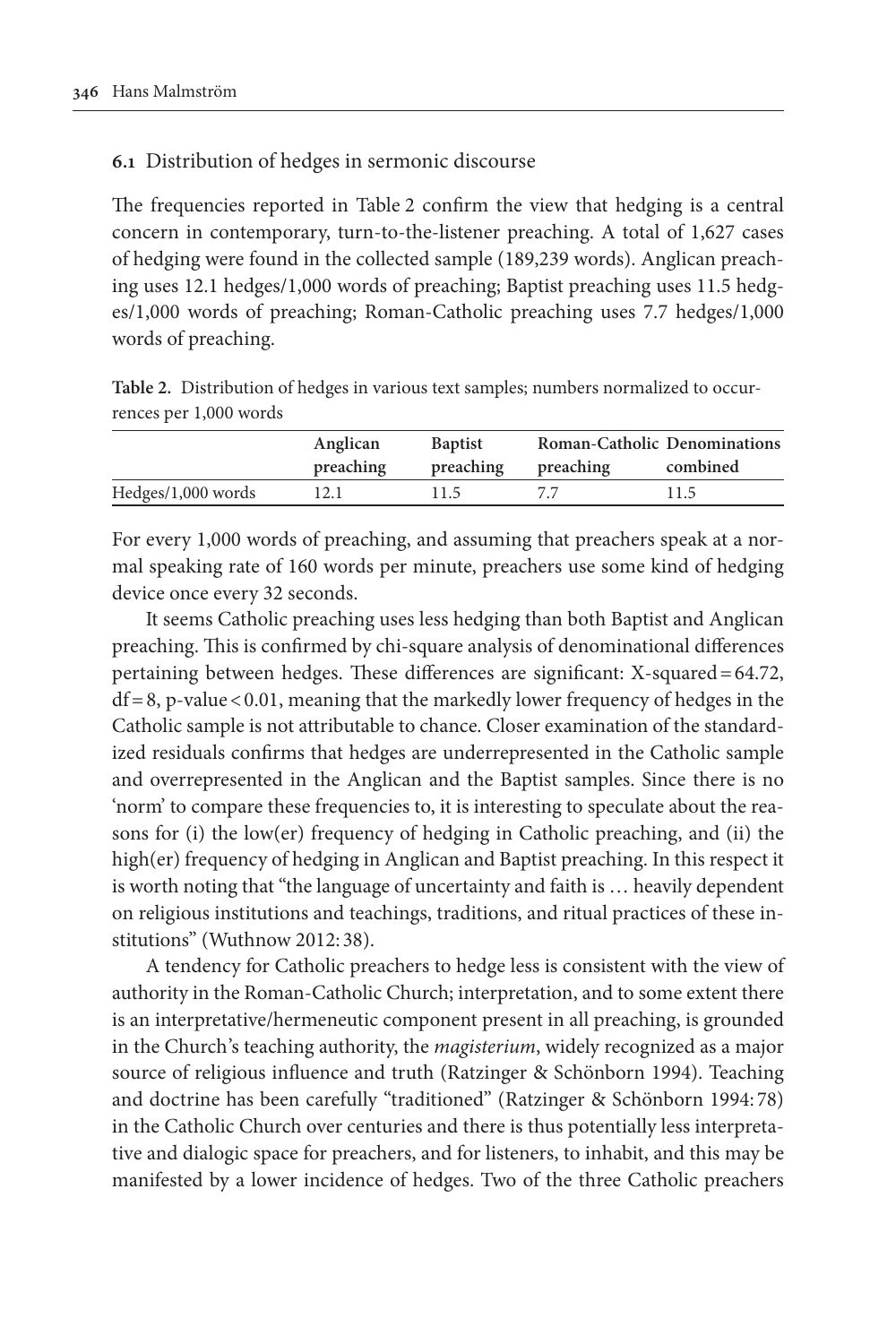interviewed expressed a distinct feeling of trust in the continuity of the *magisterium* and were hesitant about a need to express themselves in uncertain terms, as reflected by this comment.

*In most cases there is no need to express uncertainty because you can always turn to the church's teaching. I am then expressing an ecclesial faith and that is enough. There are times when we just have to depend on the church. That continuity is important. What I could do is say that I don't understand something.*

The other end of the ecclesial spectrum (in this study) is occupied by the Baptist Church, which typically tends to renounce doctrinal authority, grounding truth of its faith in biblical revelation and the belief that every individual Christian (rather than the church) has been endowed with the ability to interpret the Bible (Maring & Hudson 2012). In this much wider interpretative space, hedges may play a different, more central, role. To some extent, the same is true for the Church of England where the preachers', and the listeners', right to individually interpret the Bible is widely acknowledged. Comments from both Baptist and Anglican preachers confirm these typical positions and also suggest that this may indeed be a reason for a higher incidence of hedging with these two denominations.

*I would feel that I was intellectually dishonest if I did not sometimes express myself tentatively. I would even go as far as saying that I am honor bound through my Baptist ministry to do that — what I offer is after all* my *interpretation.* [Baptist]

*I always, always feel a need to express myself tentatively. I never make theological claims, that I believe some people do, about forgiveness, hell, and things like that. We are really lucky in the sense that the Church of England does not have a strong body of doctrine to which I must give assent and relate in my preaching.* [Anglican]

Interestingly, during our discussion concerning the use of tentative language, but without being asked to make any comparison with other denominations, one of the Anglican informants contrasted preaching in the Church of England with preaching in the Catholic Church, saying that:

*The Church of England is incredibly liberal when it comes to preachers expressing their own view. We do not speak as representatives of the church as Catholic priests do. In our context, when you express 'your take' on things, which would be a lot more common than saying something about the church's position, then I think expressing yourself tentatively is inevitable.*

# **6.2** Hedging forms in sermonic discourse

The systematic process involving close reading of the sermon manuscripts (the author's identification of hedges) supplemented by the interviews (the preachers' own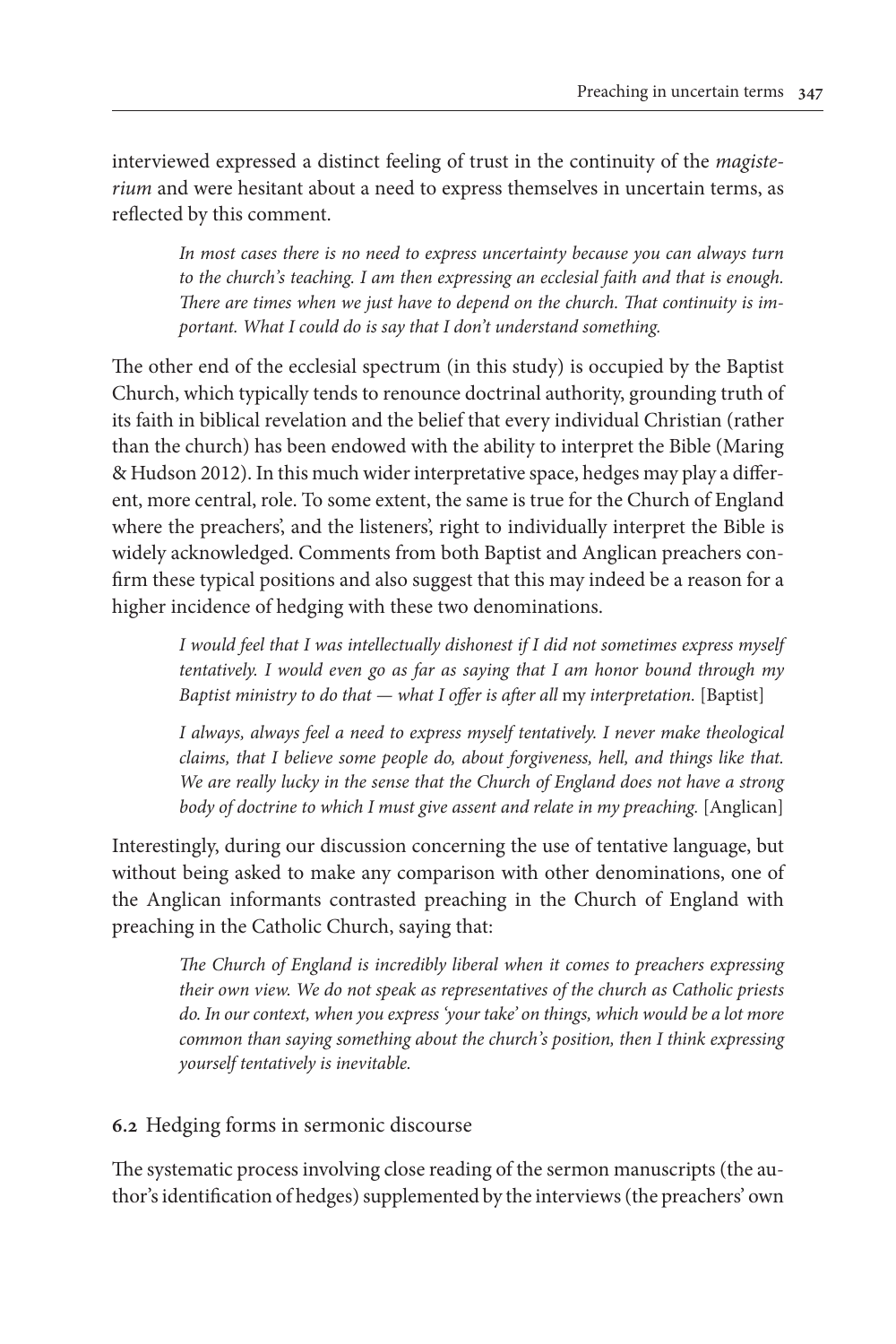identification of hedges) reveals that preachers almost exclusively rely on transparent, i.e. traditional and previously recognized, forms of hedging. On virtually all occasions when I asked preachers to "point me to any place in your sermon where you feel yourself that you tone down a statement/express yourself tentatively" they indicated places that were metadiscursively framed by a hedging form(s) which was among those that I had identified myself. While this provides support to the analysis, it is surprising that so little mention was made of more subtle, less transparent, forms of hedging (this was clearly the case in Lewin's 2005 study).

The only hedging form that stands out as not being transparent (to the analyst) is various statements involving the communicative verb *pray*, as in (6).

(6) I *pray* that you all follow this example of love.

Several preachers wished to attach tentativeness to this verb, saying, for example, "it is a tentative way of encouraging listeners" or "it is the Church's way of expressing hope and anticipation, and it takes away the forcefulness of a statement; having said that, it is a really churchy way of saying something". These remarks obviously recall Fraser's definition of hedges as expressions that "take away the full force of a speech act" (2010: 15).

A concordance search shows that five grammatical categories of hedges stand out as particularly prevalent in sermonic discourse, none of them surprising as far as standard expressions of hedges are concerned: indefinite expressions, modal auxiliary verbs, semi-auxiliary verbs, modal adjectives and adverbs, and the lexical modal expression *I think*. Table 3 shows the distribution of the most frequent hedging forms of these categories of hedges. What is interesting, though, is that some forms recall practices characteristic of written discourse rather than spoken discourse.

| Hedge                                  | Anglican | <b>Baptist</b> | Catholic | Combined frequency<br>(% of total no. hedges) |
|----------------------------------------|----------|----------------|----------|-----------------------------------------------|
| some, someone, something,<br>sometimes | 123      | 134            | 53       | 310 (19%)                                     |
| may                                    | 71       | 89             | 51       | 211 (13%)                                     |
| might                                  | 57       | 87             | 37       | 181 (11%)                                     |
| seem(s)                                | 70       | 53             | 21       | 144 (9%)                                      |
| perhaps                                | 51       | 40             | 21       | 112 (7%)                                      |
| possible/-ly                           | 29       | 28             | 18       | 75 (5%)                                       |
| I think                                | 36       | 14             | 18       | 68 (4%)                                       |

**Table 3.** Distribution of the most frequently occurring hedges (raw numbers)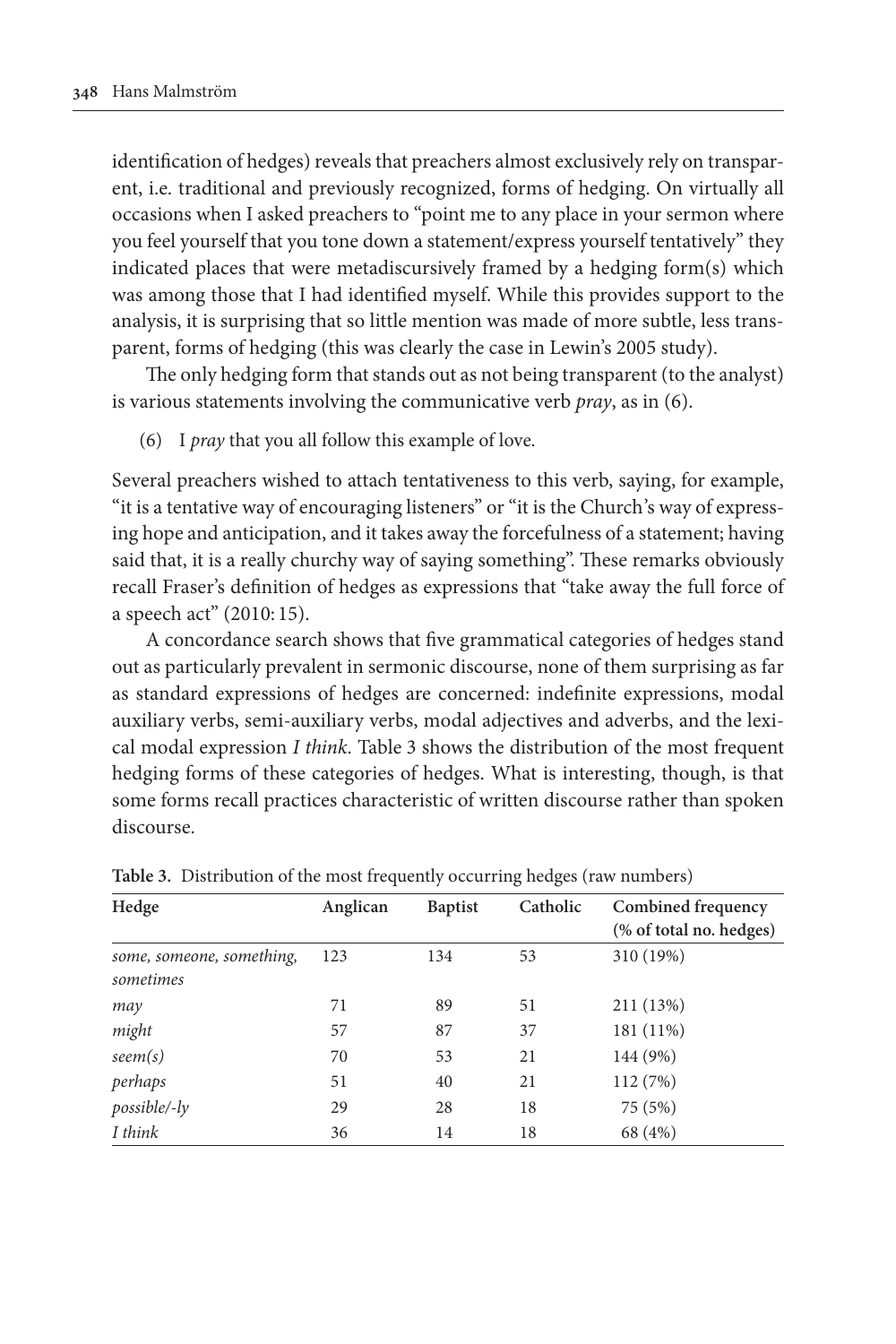By far the most frequent hedge is *some*, and derived forms of that indefinite expression; the combined frequency of *some*-form hedges amounts to 19% of all the hedges found in the data. The example in (7) is representative.

(7) In modern parlance *some* might say that the Gospel writers were spindoctors for their faith.

Prototypically*, some*-constructions introduce an indefinite variable (Huddleston & Pullum 2002) or an element of vagueness (Channell 1994; Cutting 2007), making propositions deliberately imprecise or ambiguous in some respect. The finding that vagueness structures are frequent in preaching suggests that, in this respect at least, preaching practice is at odds with homiletic advice concerning language use in sermons. Broadus & Weatherspoon (1944: 244), in one of the milestone works in homiletics of the last century, emphasize "clearness and perspicuity" in preaching. The authors urge preachers to "render it not merely possible that the people should understand … but impossible that they should misunderstand" (1944: 96). This is accomplished, according to Broadus & Weatherspoon by using words "that exactly express [preachers'] thoughts [and] terms ought to be precise so that the expression and the idea correspond, neither of them containing anything which the other does not contain".

*Some* is a typical feature of spoken communication/conversation (Biber *et al.* 1999; Thornbury & Slade 2006), and in this way its deployment in preaching projects a kind of imagined conversation, in many ways a means in itself since preaching should be conversation-like (Buttrick 1987) and for preachers who are anxious to 'sound' conversational, it would be an incentive to flavor their language with expressions so typical of spoken interaction.

A desire to sound conversational may be reflected also in the relatively high occurrence of the 'mental verb' construction *I think*, commonly used in dialogue and face-to-face conversation (Aijmer 1997; Simon-Vandenbergen 2000). *I think* is either used parenthetically or with a (sometimes suppressed) *that*-clause complement as in (8). *I think* indexes a semantic domain of uncertainty and weak commitment (e.g. Aijmer 1997) and, more rarely, authoritative deliberation (Simon-Vandenbergen 2000). Very often, *I think* appears in conjunction with other hedging devices, as in example (8) where the expressions *might*, and *assume* cumulatively amplify the hedging force:

(8) The four Gospels are not consistent about who was present and how near they were but *I think* we *might* reasonably *assume* that the artist intends them to represent the three Mary's.

The modal verbs *may* (9) and *might* (10), in their epistemic senses, together account for nearly 25% of the total number of occurrences of hedging items.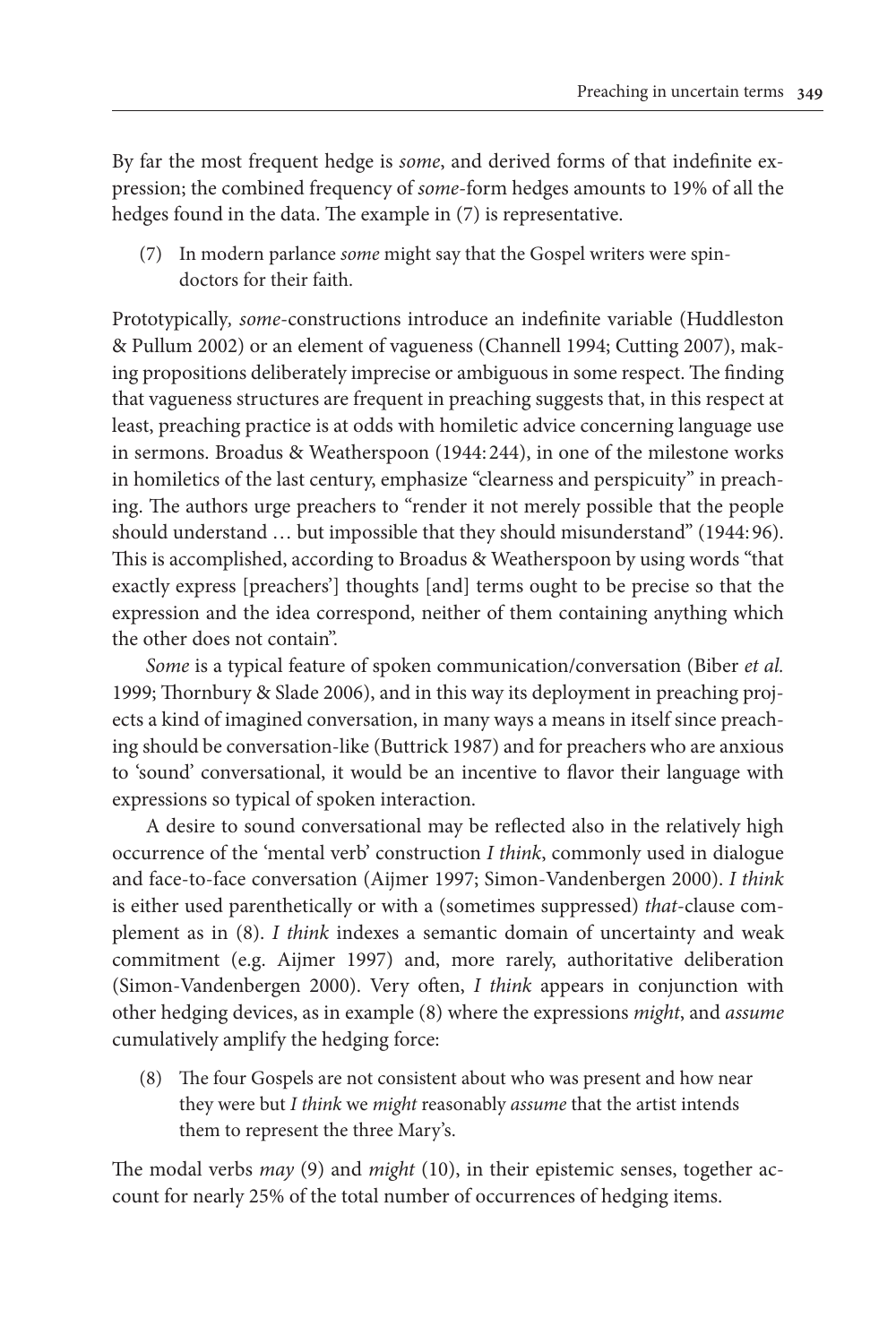- (9) Believing in Jesus *may* be an intangible and indefinite thing.
- (10) This year we *might* feel our experience is closest to the Emmaus disciples; next year we *might* feel more like Mary Magdalene. The year after that it *might* be something completely different.

According to Hyland (1998: 116) both forms are standardly used to "indicate a 50– 50 assessment of possibilities" and they are *par excellence* markers of the domain of epistemic modality. If preachers desire to sound conversational the frequency for *might* ought to be higher than that of *may*; *might* is more common in spoken discourse (Biber *et al*. 1999), but the apparent balance between the two forms may be attributable to the fact that the investigation is based on manuscripts written to be spoken.

The semi-auxiliary verb *seem*, referred to by Hyland (1998) as an epistemicevidential verb, typically signals preachers' arriving at a tentative conclusion on the basis of an inferential process, as in example (11) where the preacher involves the listeners in the inferential process and indirectly points them to the 'evidence': "go see for yourself — the Bible talks of a man dressed in white".

(11) In the Bible, white clothing is usually what someone would wear in the presence of God, so it *seems* that this man is a messenger from God.

The high incidence of *seem* in the sample is somewhat surprising. According to Biber *et al.* (1999) *seem* is a typical feature of written academic discourse, and homiletics (e.g. Buttrick 1987; Craddock 2010) cautions preachers against adopting an essayistic and formal tone when they preach, lest sermonic discourse sound academic.

The basic function of the epistemic adjectives/adverbs *perhaps* (12) and *possible/ly* (13) is to show "the doubt of the proposition" (Biber *et al.* 1999: 868) and to reduce "categorical commitment" (Hyland 1998: 130–131) respectively.

- (12) *Perhaps* like Mary Magdalene and the other disciples, we find it difficult to believe.
- (13) *Possibly*, we will become just that little bit more ready to respond.

Strong opinions have been voiced in the homiletic literature about the use of adjectives and adverbs in sermons. One extreme position is occupied by Buttrick who recommends that preachers avoid unnecessary adjectives, which do little but "cloy", and adverbs, since they add "extra beats" leading to a language that is "quite unnatural" in preaching (1987: 218–219). McClure (2007: 68) advocates that adjectives and adverbs are "used sparingly" and Eslinger (2002: 31) warns that the language of preaching can be "eroded" by adjectives and adverbs. Eslinger goes as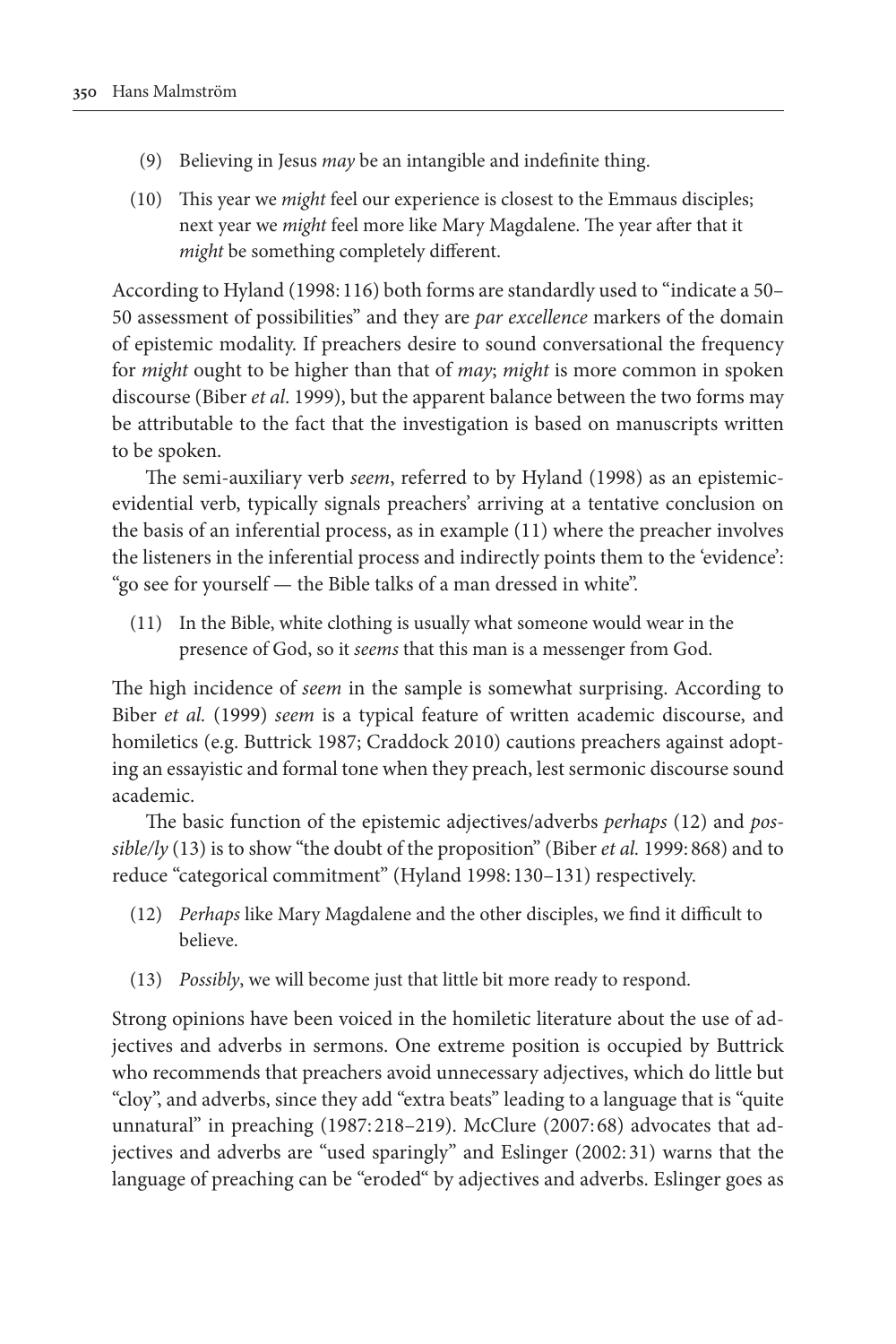far as saying that these words, "rob … the hearers of their own judgments regarding the ideas" in the sermon. While recommendations of this kind may be appropriate regarding the use of adjectives/adverbs in colorful descriptions, epistemic adjectives and adverbs of the kind in (12) and (13) do exactly the opposite: they open up dialogue and invite listeners to form their own judgments. This would be one area where the current analysis could serve to inform homiletic theory to make recommendations more nuanced. What is more, on the topic of adjectives and adverbs, homiletic advice appears, again, to be at odds with preaching practices, as suggested by the comment from this Anglican preacher:

*I happen to love a well-placed adjective or adverb, it adds nuance to what you say, makes your language come alive in interesting ways.*

#### **6.3** Functions of hedging in preaching

An interesting finding from the interviews was that on many occasions, preachers failed to identify what I interpreted to be obvious instances of toning down of statements, suggesting that the main function of much hedging has little or nothing to do with preachers' epistemic confidence in the qualified proposition. There is, instead, indicative evidence of a multitude of other (meta)discursive functions of hedges in sermonic discourse. For reasons of space, the discussion here is limited to ten of the functions identified. While some of the functions have a general communicative value, others are clearly unique to a preaching context and have consequently not been discussed before in the research literature. It should be noted that no clear correlations between preachers' self-reported rationale for hedging and denominational affiliation could be identified.

A first, general, interpersonal function of hedging, which is also evident in contemporary preaching, is to **allow for alternative interpretations** of states of affairs, thereby **opening up a (tacit) dialogue with listeners**. In example (14) the Baptist preacher offers his interpretation (indexed by *possible*) of the place in the Bible they have just read together but together with the added-on question, an invitation is extended to the listeners to challenge the interpretation and take a leading role in the meaning-making themselves.

(14) It is *possible* that Jesus was upset and sad. Or what do you think?

The tentativeness introduced by the hedge and the open question emphasizes that the preacher is on a faith journey, in similar fashion to his listeners, assuming the position of a 'student of faith', asking questions and exploring possibilities, rather than assuming the position of 'teacher' and providing answers to questions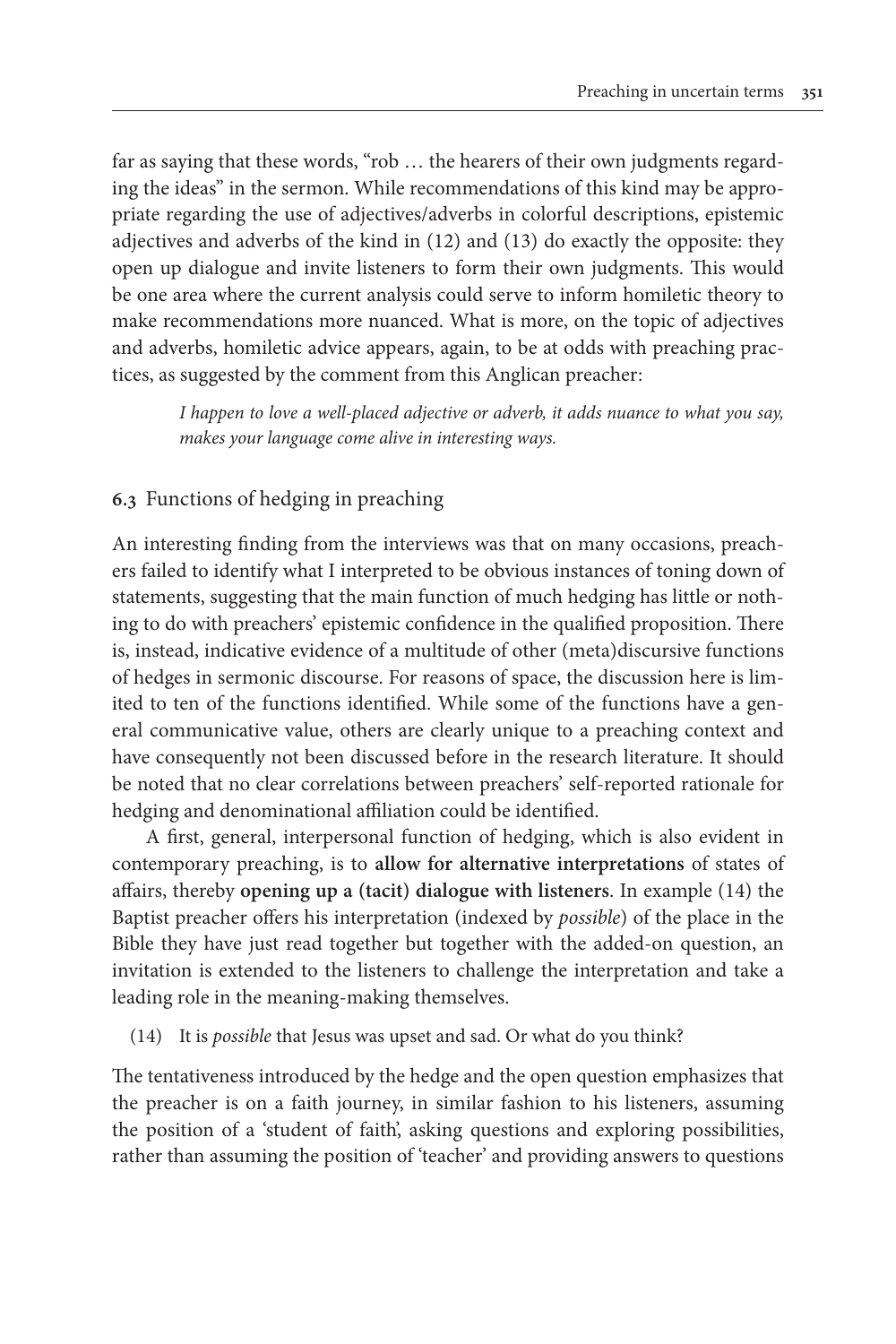about faith. In this respect, hedging also highlights an element of inclusiveness, eradicating 'boundaries' between preachers and listeners.

The hedging in (14) also highlights another metadiscursive function crucial to contemporary preaching, namely an inherent **invitation to listeners to explore further on their own**, as expressed by the Baptist pastor when we discussed this example from his sermon:

*There are parts where you can be really firm, and there are other parts where you say 'Look this is my understanding; the best interpretation I can get to is this.' That would encourage people to look at it for themselves.*

Both these first two functions of hedging (pointing to alternatives/dialogue, and inviting to explore further) are consistent with homiletic advice that "a sermon must be open to many interpretations and hearers are invited to complete the sermon" (Immink 2004: 100).

In the process of listening to the sermon and in completing the sermon, listeners are entitled to experience doubt, and another function of hedging is **to recognize doubt among listeners**. In example (15) doubt is arguably thematic in this part of the sermon, but according to the Catholic preacher, a real effect of using the words *may* and *maybe* in this way is that they act 'catalytically' upon that theme.

(15) We *may* have lost the old certainties that we could hold when we weren't challenged every day by a diverse sea of faiths and of moral ambiguity. *Maybe* we have got it wrong.

Commenting further on the hedging the preacher expressed the view that:

*You have to acknowledge that there are huge amounts of doubt around and the people in Church are not immune from this and nor is the preacher himself. … By being cautious in this way I can acknowledge the listeners' feeling of uncertainty. Mind you, the 'maybe' there is highly rhetorical — I then go on to assert that we are in fact right, but the effect of acknowledgement, however hypothetical it may seem, is important.*

The 'mysterious' nature of faith is a recurrent theme in much homiletic literature. Buttrick (1987: 261–262) declares that "preaching speaks of the Mystery of God [and] interprets a being-saved community within a mysterious human world". When faced with these mysteries, preachers must sometimes **assume a humble attitude and recognize their failure to understand something completely** — this is another function of hedging, and it goes hand in hand with contemporary listeners' general rejection of authority that is so characteristic in turn-to-the-listener preaching. In this postmodern situation preachers are denied the right to have the last word, and hedging can be seen as a means for preachers to recognize a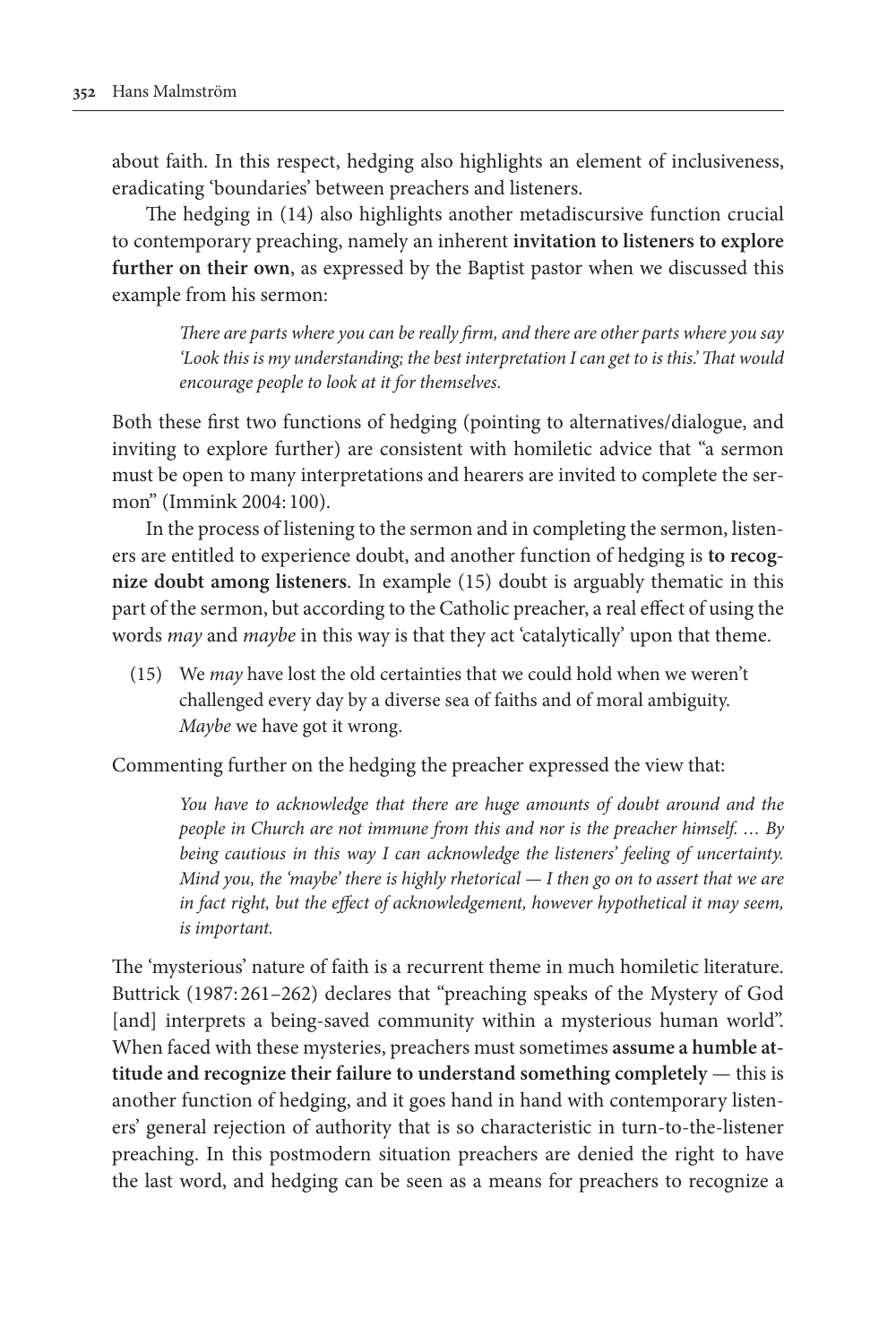reconstructed notion of authority, and to de-emphasize their own perceived authority — contemporary preachers renounce the power to command listeners to do something or even think in a specific way; instead they wish to move listeners towards subjectively applied understanding and to affect individual experience. This desire came out quite strongly in several of the interviews, but was expressed most clearly by this Anglican preacher when we discussed his use of *might* in (16) and the framing of the utterance by the explicit acknowledgement *It is difficult to understand*:

> *I cannot claim to understand everything God teaches us, and for this reason I sometimes feel a strong need to be tentative about what I say. Many people may see me as an authority, but really I am not. I am in search of truth as much as they are, and while I may be able to help them on the journey, they must draw on their own experiences and find their own answers.*

(16) *It is difficult to understand* what Paul is getting at. *Might* he be implying that turning away from sin is the answer?

Another apparent reason for preachers to hedge is that sometimes it is absolutely necessary to flag something as uncertain because all there is to fall back on is hermeneutics, so there is no real way of 'knowing'. When preachers hedge as a result of **striving for accurate biblical interpretation**, they standardly do it to indicate that there is theological (exegetical) disagreement concerning something. Thus, the rationale on these occasions (as well) has nothing to do with preachers' epistemic confidence in the proposition; rather their only option is to hedge. The sermon excerpt in (17) is a good example of hedging with this motive.

(17) Bible scholars have offered various ways of interpreting the reading this morning. Jesus' words *may* be taken to refer to Christians only, i.e. people of faith. Alternatively ….

Jesus' words may indeed be taken to refer to Christians only, but his words may equally well be taken to refer to other groups of people, and the preacher then goes on to point to two alternative interpretations. Here the hedge effectively sets up the interpretative scene, but the rationale is not to point to alternative interpretations that listeners may have (that is another function of hedging, see above), but to point to alternatives offered by biblical exegesis (often Bible scholars). Commenting on his use of *may* in (17), this view was offered by a Baptist preacher:

*When I come to Scripture, which is a fundamental source, there are times where Scripture does not bear a clear witness, where either it is incomplete, or it may appear contradictory. In that case I would have to be intellectually honest and offer different viewpoints or alternatives that I know of and say that I am not going to say*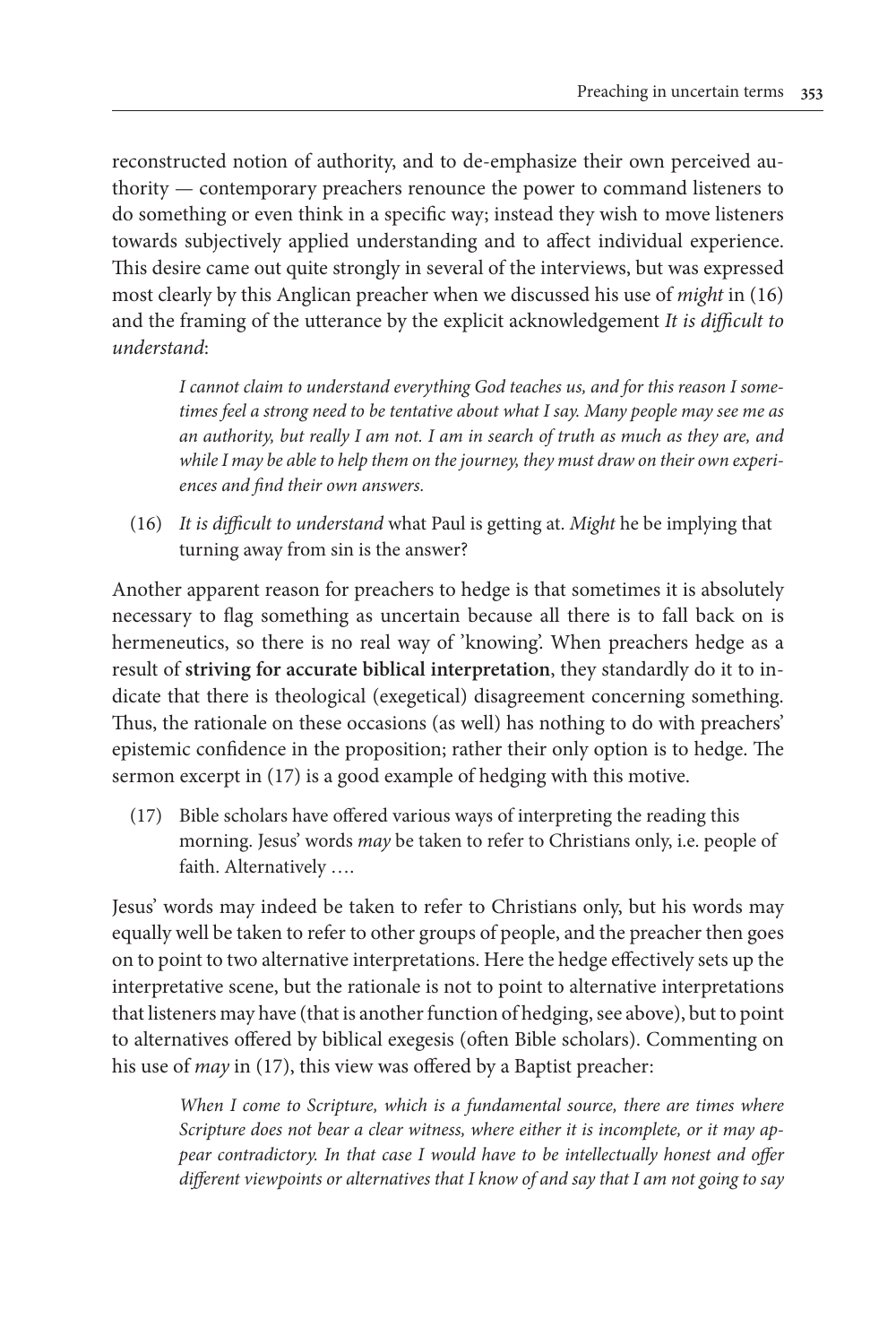*which is true, because I don't think I can. Here 'may' signals that there are alternative ways of interpreting Scripture.*

Yet another rationale for hedging is exemplified by (18).

(18) *Perhaps* you can do whatever little is in your power to change the lives of these people.

Here the hedging by the adverb *perhaps* **highlights a desire on the part of the preacher not to impose on the listeners**. Generally, preachers tend to want to avoid imposing on listeners, so a desire not to be perceived as dogmatic, moralist, or as passing ethical judgment or, as in this case, a desire not to be perceived as ordering people about, incentivizes preachers to hedge. Allen (2010: 8) stresses that contemporary listeners "must be able to 'apply' the word spoken to their own lives in their own ways without it being dictated or there is no freedom". Similarly, Wilson (2004: 123) says that "a preacher must not dogmatize or pontificate, but be able to listen and raise issues". Speaking about the excerpt in (18) this Catholic preacher expressed that:

*People today, my listeners, are burdened by so much: personal bereavement, problems of the heart, feelings of insecurity or of being insufficient. While I sometimes have to tell them unpleasant things, it is not my desire to add to that burden by ordering or telling them what to do or what to feel or believe. On this occasion I wanted to encourage them to do* something *for the refugees, but I wanted to lighten it up somewhat.*

**Constructing ethos** is another dimension of hedging in preaching. The ethosgenerating power of hedging operates by adding to the credibility of the preacher. Ethos/credibility as a dimension of tentative language was a point that was reiterated by several of the preachers during the interviews. The Anglican preacher who is the source of (19) said the following by way of explaining his choice of wording (*I think…*):

> *That is just a way for me to communicate a credible message that does not focus too much on what I believe the Christian faith is like — I am conscious of not coming across as too firm — I need them to see me as a humble servant of God. Only that way can I make them see things in a potentially new light.*

(19) *I think* that the Christian faith is like this, especially at Easter.

When preachers explicitly acknowledge uncertainty this projects an unassuming character on the part of the preacher ('I do not tell you what to think, believe, feel etc.'). According to Allen (1992: 104) this is a way to be honest as "it adds to the credibility of the preacher; it avoids coming to a premature conclusion". Expressing uncertainty, presenting different viewpoints on a controversial topic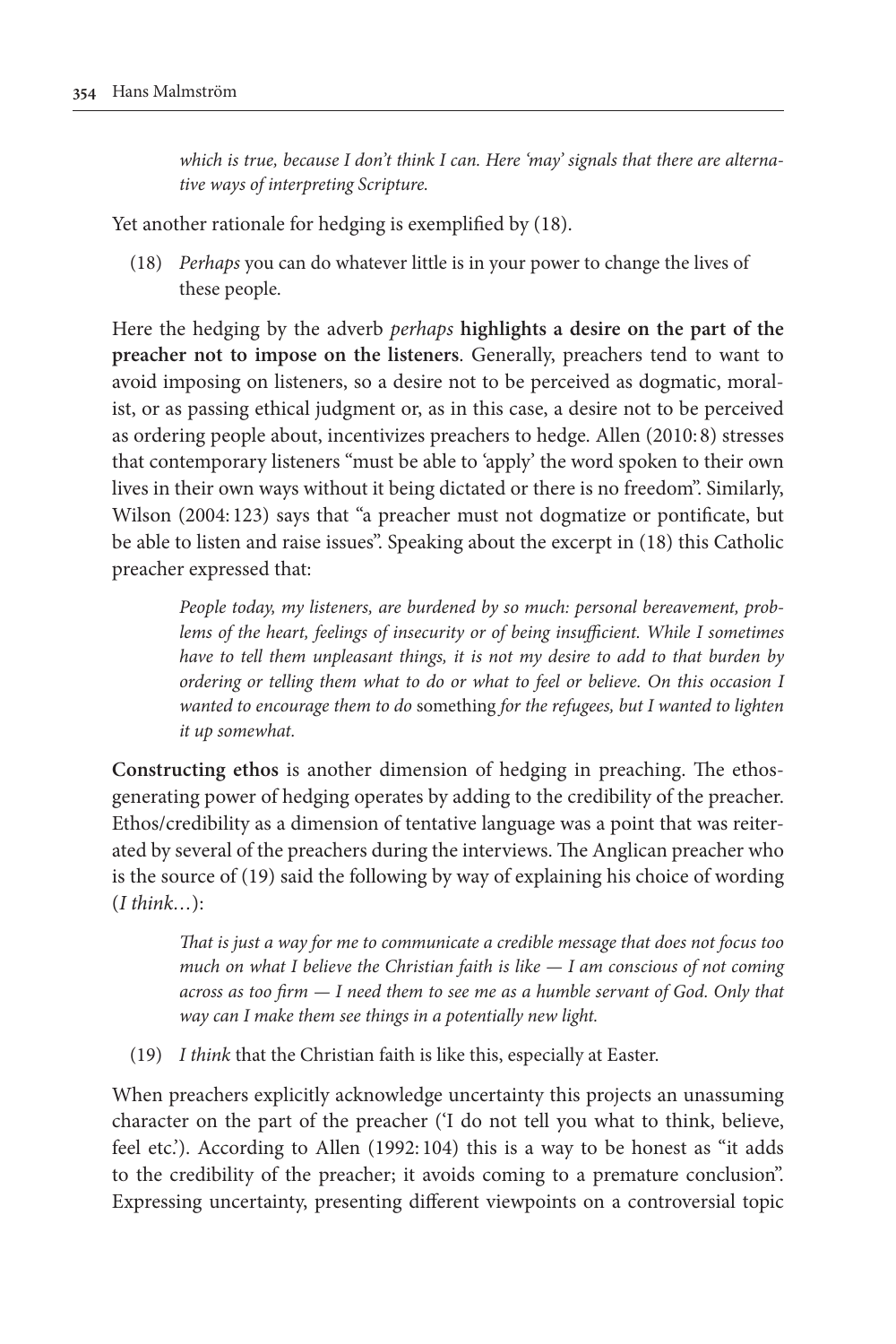in a sermon, also adds to the credibility of the sermon, rather than the preacher, Allen (1992: 104–105) says. While it might seem difficult to disentangle the credibility of the preacher from the credibility of the sermon, this happens quite readily on occasions when sermons are published, for example in a parish magazine, or online, and then becomes a communicative entity separate from the preacher.

Much homiletic literature advocates the use of everyday language in preaching, underlining "the familiar conversational quality [of sermons] so they don't become classroom lectures" (Waznak 1998: 117), stressing that preaching essentially should be a conversation about the lives of the listeners. While it may be difficult to engage the congregation in traditional conversation on the pattern of a dialogue with turn-taking (although that happens in some churches), if preachers want to heed such advice, it is in their interest at least to make the sermon *sound* like an attempt at conversation. To some degree, hedging helps preachers to address this general stylistic objective during preaching, to **mimic conversation**. When I discussed example (20) with a Baptist preacher it was revealed that one objective of using hedges was that it helps him project a conversation.

(20) *I think* that verse 19 shows us a touch of Jesus' humor when he asked them that question.

*I try to preach the way I am speaking to you now. I want my preaching to sound like a conversation between people. In my view, the inclusion of expressions like 'I think' add a certain conversational flavor to the sermon, I think I sound a bit more chatty that way.*

A sermon shaped by the turn-to-the-listener preaching paradigm commonly assumes various forms of a narrative structure, often involving an inductive retracing of experience, moving "from the specifics of lived experience to general claims" (Allen 2010: 8–9). If the narrative does not involve the listeners directly, preachers are anxious to make them part of the story in other ways — another function of hedging in preaching is **inviting listeners to be part of the sermon story**.

The sermon excerpt in (21) is a good example of this hedging function. The preacher uses a 'life story' of a young adult living in a neighboring parish as a starting point and backdrop for the sermon as a whole. Listeners are told about the young man's early childhood, how many of his dreams were shattered, and the young man's chaotic family situation. At the point where the three statements in (21) are uttered, the preacher consciously shifts the focus away from the boy of the example to the listeners and applies that experience more generally.

(21) *Perhaps* life is that hard. *Perhaps* life is like that for all of us in some ways. *Perhaps* you become scared when you wonder what your hardships will be — I do not blame you.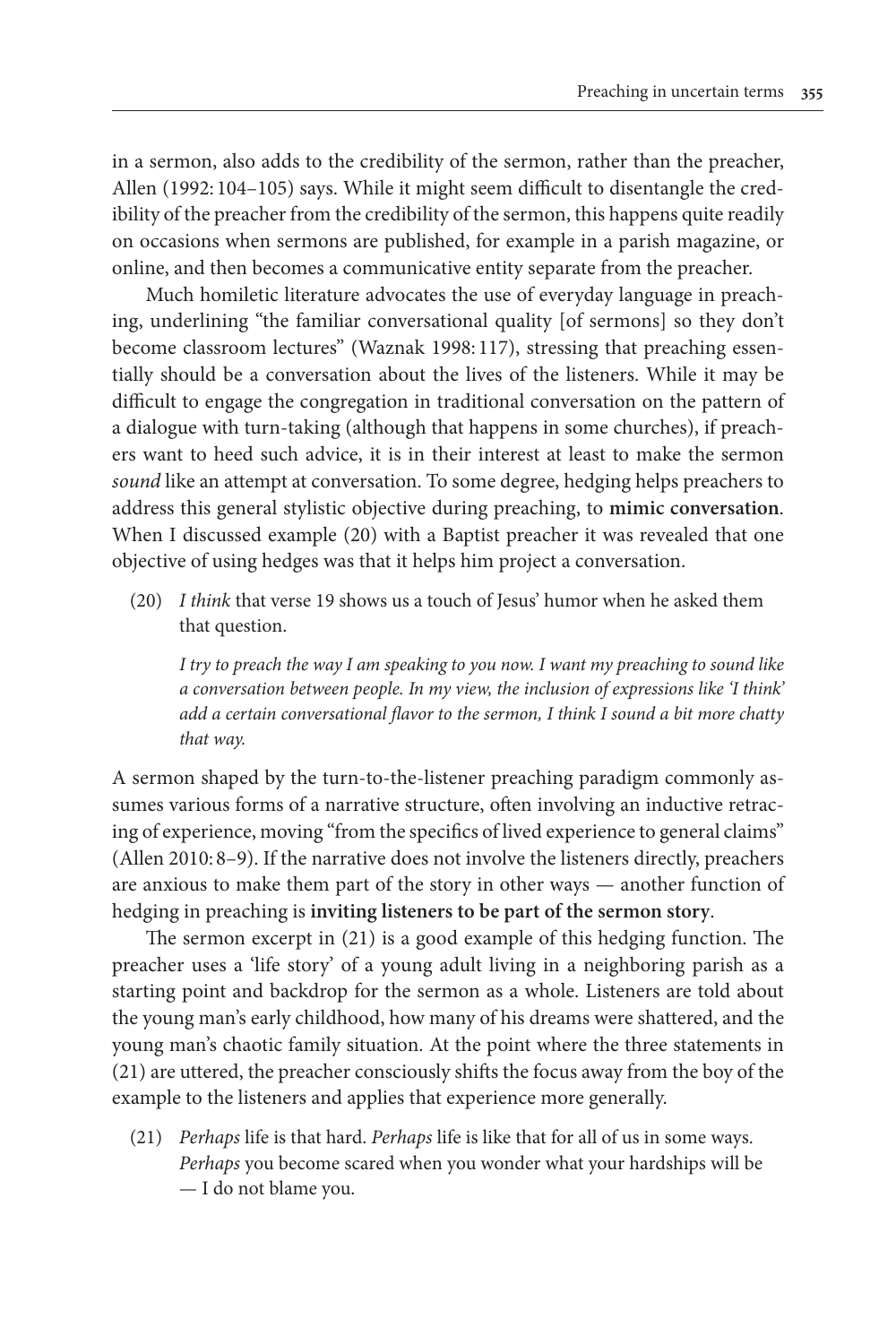The tentativeness communicated by the three occurrences of *perhaps*, rhetorically reinforced by the explicit engagement resulting from the inclusiveness of *us* and the repeated 'naming' of the listeners, via *you*, effectively 'opens' the story for the listeners. Without hedging, the statements would have been straightforward assertions that "life is hard" and "life is like that for all of us in some ways" etc., but with the hedging an additional inclusive space opens up to incorporate the listeners and their experiences. The Catholic preacher who wrote the sermon expresses this in the following way:

> *I express tentativeness to draw people into the story, to give them the space to find themselves in the story. For that to happen, I must leave space for their experiences, which may well be different from mine. In this way I see the expression of tentativeness almost as an invitation for them to join me right there in the unfolding sermon story.*

Finally, hedging can be seen as having a discourse-structuring function, **indicating a discursive boundary between 'other'** (God or other external sources, or the listeners) **and 'self '** (preacher). Generally speaking, preaching is characterized by a high incidence of 'otherness', typically manifested by direct or indirect intertextual references or 'othervoicedness' (Malmström, in press). The fact that preaching by its very nature is hermeneutical assumes two things: (i) many references to other sources of information than the preachers themselves, both biblical and non-biblical sources, and (ii) a projection of those engaged in the hermeneutics, i.e. the preachers themselves. Hedging is a platform for the latter, and as such it effectively features as a demarcation between 'other-sourced' information and, no matter how temporarily it happens, a discursive perspective ascribable to the preacher. In an example like (22), this shift from other to self is very explicit, and the hedge provides a clear signal.

(22) *I think* that these words speak not of hopelessness, but of an eternal hope in the Resurrection of Jesus.

This interpretation was confirmed by the Anglican preacher who is the source of (22) when we spoke of his decision to qualify the utterance by *I think*:

*That's to show them that that is me. That's [NN] stepping into the sermon, expressing my view. I do that all the time, obviously, but sometimes I like to make it clear, as in this case.*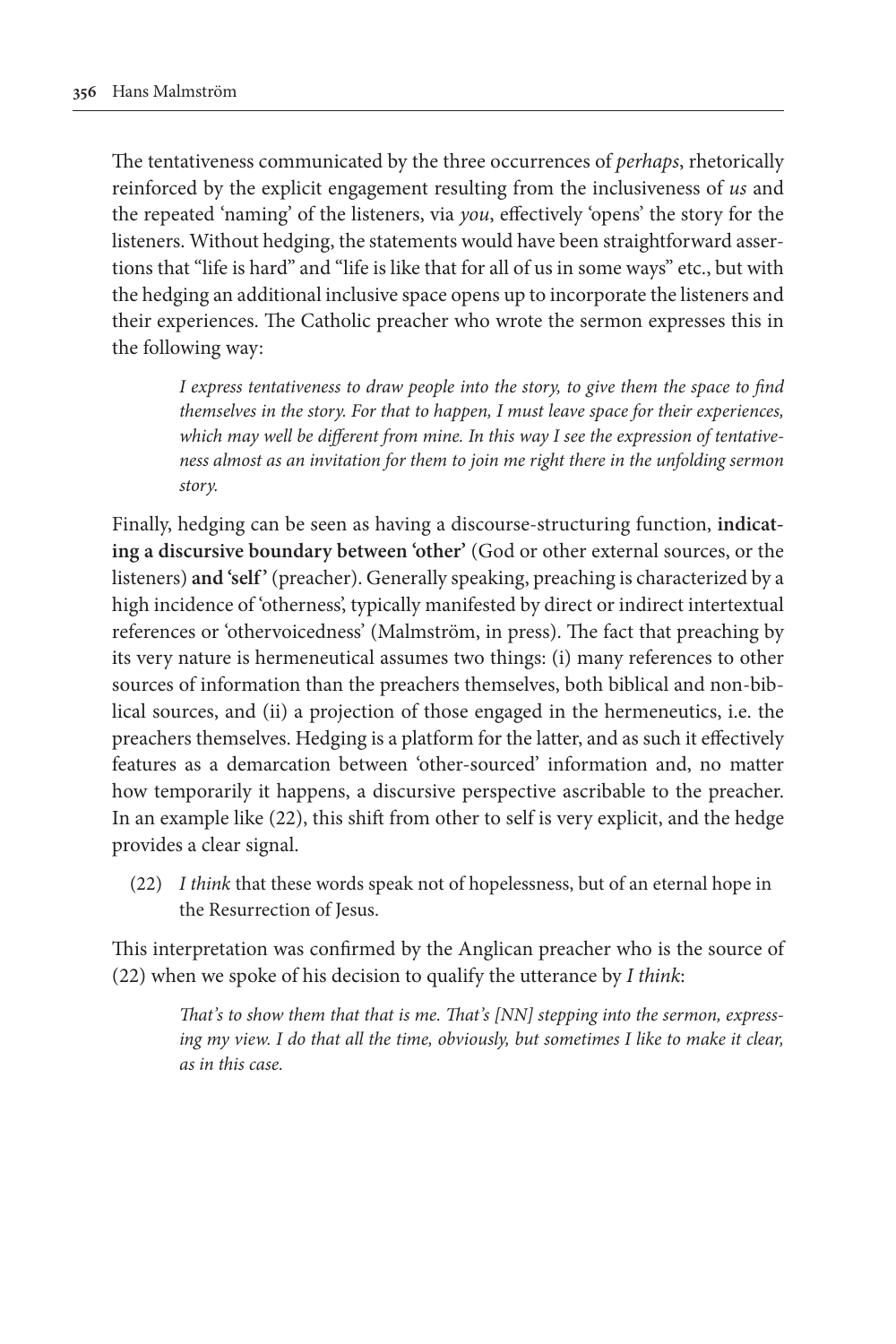### **7. Concluding remarks**

This investigation set out to establish the place of hedging in contemporary preaching as represented by three Christian denominations in the UK. The findings indicate that preachers from across the denominational range considered frequently employ 'standard' hedging resources, typically not to convey an epistemic attitude *per se*, but as a productive interactional means to address fundamental objectives of turn-to-the-listener preaching, elevating and acknowledging sermon listeners as active partners in a sermonic conversational experience.

There are, however, several limitations to the study. The first concerns the size of the empirical sample; basing the analysis on only 150 sermons and 11 preacher interviews makes generalizations problematic. Second, while self-reporting from informants is considered a common and useful practice in much discourse analysis, there is always the risk that the analysis attaches inappropriate importance to idiosyncrasies. Third, and this is the most obvious shortcoming, since hedging is considered a pragmatic phenomenon, a multimodal investigation of the sermons *as delivered*, rather than in manuscript form, would have provided a much richer basis for analysis. Hedging clearly does not come only in the form of linguistic expressions; prosodic and gestural indicators of hedging (change of tempo, ums, ahs, facial expressions, head and hand movements, etc.) may be as important for hedging as a modal auxiliary verb or an indefinite expression.

Despite these shortcomings this snapshot of preachers' metadiscursive hedging practices raises some potentially interesting implications for religious discourse analysis and for homiletics.

This study addresses an obvious gap in the discourse-analytical literature on religious discourse; Wuthnow (1992: 60) laments the limited knowledge we have concerning "the ways in which religious discourse is actually put together". Any position that religious discourse is somehow irrelevant to anyone outside a religious context is unsustainable: according to Wuthnow (1992: 59) it is indisputable that "the flow of religious discourse [spills] into the public arena with increasing intensity". In view of this cross-fertilization between religious and secular discourses it is important to learn more about how language is used in religious discourse. Knowing more about the rhetorical appeal preaching makes to listeners through the use of hedging language is at least one step closer to a clearer picture of this key genre of religious discourse. Hopefully this piece of research can spark further interest in this branch of discourse analysis to address the concerns raised by Wuthnow (1992) and others.

The study (theoretical approach, methodological approach, and the findings) can be used to inform research in homiletics, a community concerned with furthering effective preaching practices, for example by encouraging homiletics to expand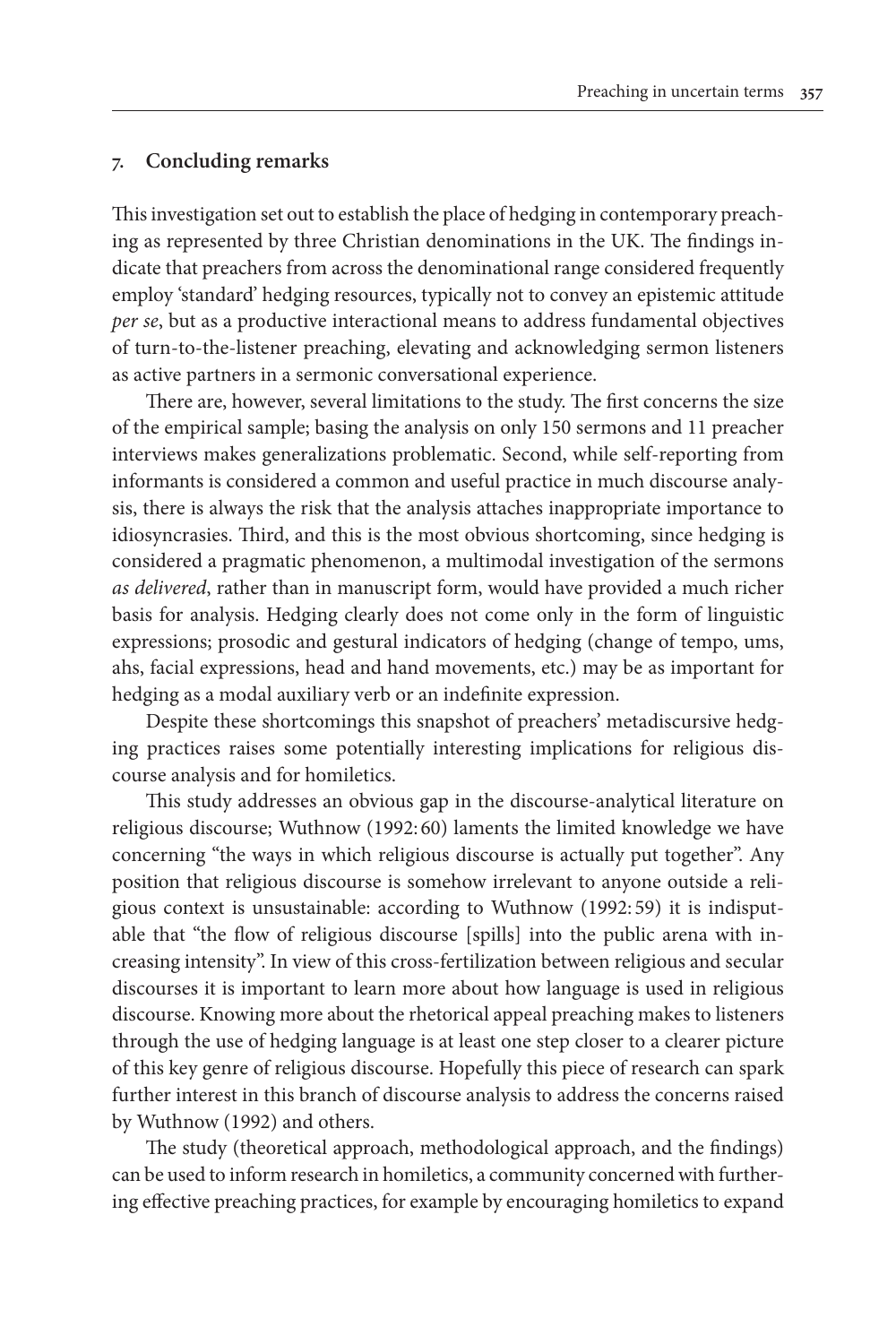its methodological approaches to include more descriptive and data-driven methods to complement strictly analytical methodologies. Moreover, not only the findings regarding the distribution, form, and function of hedging as applied to contemporary sermons, but also the operationalization of hedging as 'metadiscourse' will add nuance to a continued discussion within homiletics about how preachers can explore metadiscursive hedging and engage listeners, thereby sustaining approaches to teaching preaching to pre-service and in-service practitioners.

> *Submitted 3 April 2014. Revised version received 30 September 2014. Revised version accepted 16 October 2014.*

#### **Acknowledgements**

The research reported on in this article was funded by the Swedish Foundation for Humanities and Social Sciences. The author would also like to thank two anonymous reviewers for constructive feedback.

### **References**

- Ädel, Annelie & Anna Mauranen. 2010. Metadiscourse: Diverse and divided perspectives. *Nordic Journal of English Studies* 9(2). 1–11.
- Aijmer, Karin. 1997. *I think* an English modal particle. In Toril Swan & Olaf J. Westvik (eds.), *Modality in Germanic languages: Historical and comparative perspectives*, 1–48. Berlin: Mouton. DOI: [10.1515/9783110889932.1](http://dx.doi.org/10.1515/9783110889932.1)
- Allen, O. Wesley, Jr. 2010. Introduction: The pillars of the new homiletic. In O. Wesley Allen Jr. (ed.), The renewed homiletic, 1–23. Minneapolis, MN: Fortress.
- Allen, Ronald J. 1992. *Preaching the topical sermon*. Louisville, KY: Westminster John Knox.
- Allen, Ronald J. 2004. Preaching as mutual critical correlation through conversation. In Jana Childers (ed.), *Purposes of preaching*, 1–22. Atlanta, GA: Chalice.
- Anthony, Lawrence. 2014. *AntConc (3.2.4m)* [Computer Software]. Tokyo, Japan: Waseda University.<http://www.antlab.sci.waseda.ac.jp/> (10 March 2014)
- Ashworth, Jacinta & Ian Farthing. 2007. *Churchgoing in the UK: A research report from Tearfund on church attendance in the UK*. Tearfund. [http://news.bbc.co.uk/2/shared/bsp/hi/](http://news.bbc.co.uk/2/shared/bsp/hi/pdfs/03_04_07_tearfundchurch.pdf) [pdfs/03\\_04\\_07\\_tearfundchurch.pdf](http://news.bbc.co.uk/2/shared/bsp/hi/pdfs/03_04_07_tearfundchurch.pdf) (16 March 2014)
- Biber, Douglas & Edward Finegan. 1989. Styles of stance in English: Lexical and grammatical marking of evidentiality and affect. *Text* 9(1). 93–124.
- Biber, Douglas, Stig Johnsson, Geoffrey Leech, Susan Conrad & Edward Finegan. 1999. *Longman grammar of spoken and written English*. London: Longman.
- Broadus, John A. & Jesse B. Weatherspoon. 1944. *On the preparation and delivery of sermons*. New York, NY: Harper and Brothers.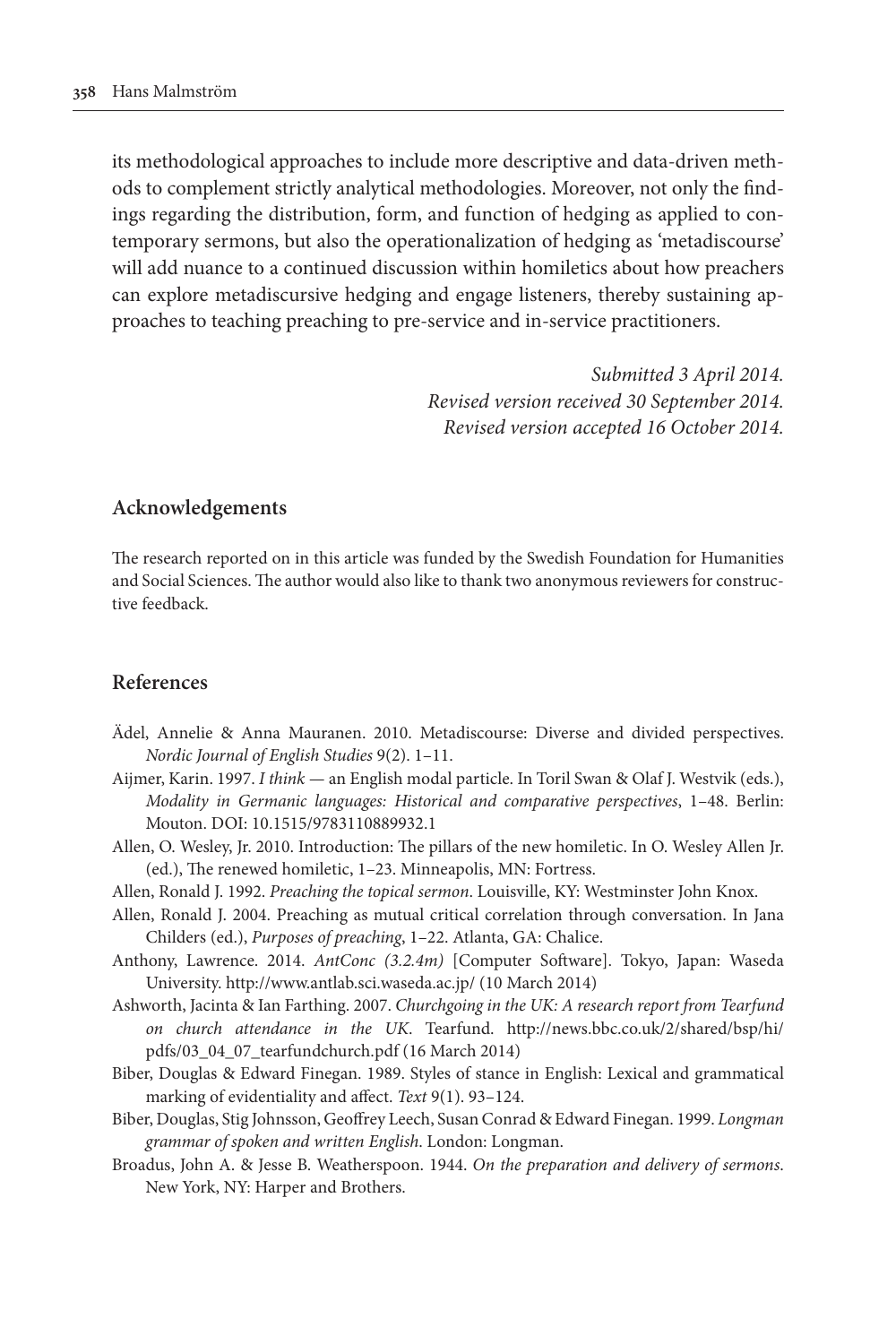Brown, Penelope & Stephen Levinson. 1978. Universals in language usage: Politeness phenomena. In Esther N. Goody (ed.), *Questions and politeness: Strategies in social interaction*. 56–310. Cambridge: CUP.

Buttrick, David. 1987. *Homiletic: Moves and structures*. Philadelphia, PA: Fortress.

- Caffi, Claudia. 1999. On mitigation. *Journal of Pragmatics* 31(7). 881–909.
- DOI: [10.1016/S0378-2166\(98\)00098-8](http://dx.doi.org/10.1016/S0378-2166(98)00098-8  )
- Chafe, Wallace. 1986. Evidentiality in English conversation and academic writing. In Joanna Nichols & Wallace Chafe (eds.), *Evidentiality: The linguistic coding of epistemology*, 261– 273. Norwood, NJ: Ablex.
- Channell, Joanna. 1994. *Vague language*. Oxford: OUP.
- Craddock, Fred. B. 2001. *As one without authority*. Atlanta, GA: Chalice.
- Craddock, Fred. B. 2010. *Preaching*. Nashville, TN: Abingdon.
- Crompton, Peter. 1997. Hedging in academic writing: Some theoretical problems. *English for Specific Purposes* 16(4). 271–287. DOI: [10.1016/S0889-4906\(97\)00007-0](http://dx.doi.org/10.1016/S0889-4906(97)00007-0   )
- Cutting, Joan. 2007. *Vague language explored*. Basingstoke: Palgrave MacMillan. DOI: [10.1057/9780230627420](http://dx.doi.org/10.1057/9780230627420)
- Drever, Eric. 2003. *Using semi-structured interviews in small-scale research: A teacher's guide*. Glasgow: The SCRE Centre.
- Eslinger, Richard. 2002. *The web of preaching: New options in homiletic method*. Nashville, TN: Abingdon.
- Flottum, Kjersti & Trine Dahl. 2012. Different contexts, different "stories"? A linguistic comparison of two development reports on climate change. *Language & Communication* 32(1). 14–23. DOI: [10.1016/j.langcom.2011.11.002](http://dx.doi.org/10.1016/j.langcom.2011.11.002)
- Fraser, Bruce. 1975. Hedged performatives. In Peter Cole & Jerry Morgan (eds.), *Speech Acts*, 187–210. New York, NY: Academic Press.
- Fraser, Bruce. 2010. Pragmatic competence: the case of hedging. In Gunther Kaltenböck, Wiltrud Mihatsch & Stefan Schneider (eds.), *New approaches to hedging*, 15–34. Bingley: Emerald.
- Hogan, Lucy. 1999. Rethinking persuasion: Developing an incarnational theology of preaching. *Homiletic* 24(2). 1–12.
- Hubler, Axel. 1983. *Understatements and hedges in English*. Amsterdam: Benjamins. DOI: [10.1075/pb.iv.6](http://dx.doi.org/10.1075/pb.iv.6)
- Huddleston, Rodney & Geoffrey K. Pullum. 2002. *The Cambridge grammar of the English language*. Cambridge: CUP.
- Hyland, Ken. 1996. Writing without conviction? Hedging in science research articles. *Applied Linguistics* 17(4). 433–454. DOI: [10.1093/applin/17.4.433](http://dx.doi.org/10.1093/applin/17.4.433)
- Hyland, Ken. 1998. *Hedging in scientific research articles*. Amsterdam: Benjamins. DOI: [10.1075/pbns.54](http://dx.doi.org/10.1075/pbns.54)
- Hyland, Ken. 2005. *Metadiscourse: Exploring interaction in writing*. London: Continuum.
- Hyland, Ken & Polly Tse. 2004. Metadiscourse in academic writing: A reappraisal. *Applied Linguistics* 25(2). 156–177. DOI: [10.1093/applin/25.2.156](http://dx.doi.org/10.1093/applin/25.2.156)
- Immink, F. Gerrit. 2004. Homiletics: The current debate. *International Journal of Practical Theology* 8(1). 89–121 DOI: [10.1515/IJPT.2004.006](http://dx.doi.org/10.1515/IJPT.2004.006)
- Kaltenböck, Gunther, Wiltrud Mihatsch & Stefan Schneider. 2010. Introduction. In Gunther Kaltenböck, Wiltrud Mihatsch & Stefan Schneider (eds.), *New approaches to hedging*, 1–14. Bingley: Emerald.
- Lakoff, George. 1972. Hedges: A study in meaning criteria and the logic of fuzzy concepts. *Papers from the eighth regional meeting of the Chicago Linguistic Society 1972*. 188–228.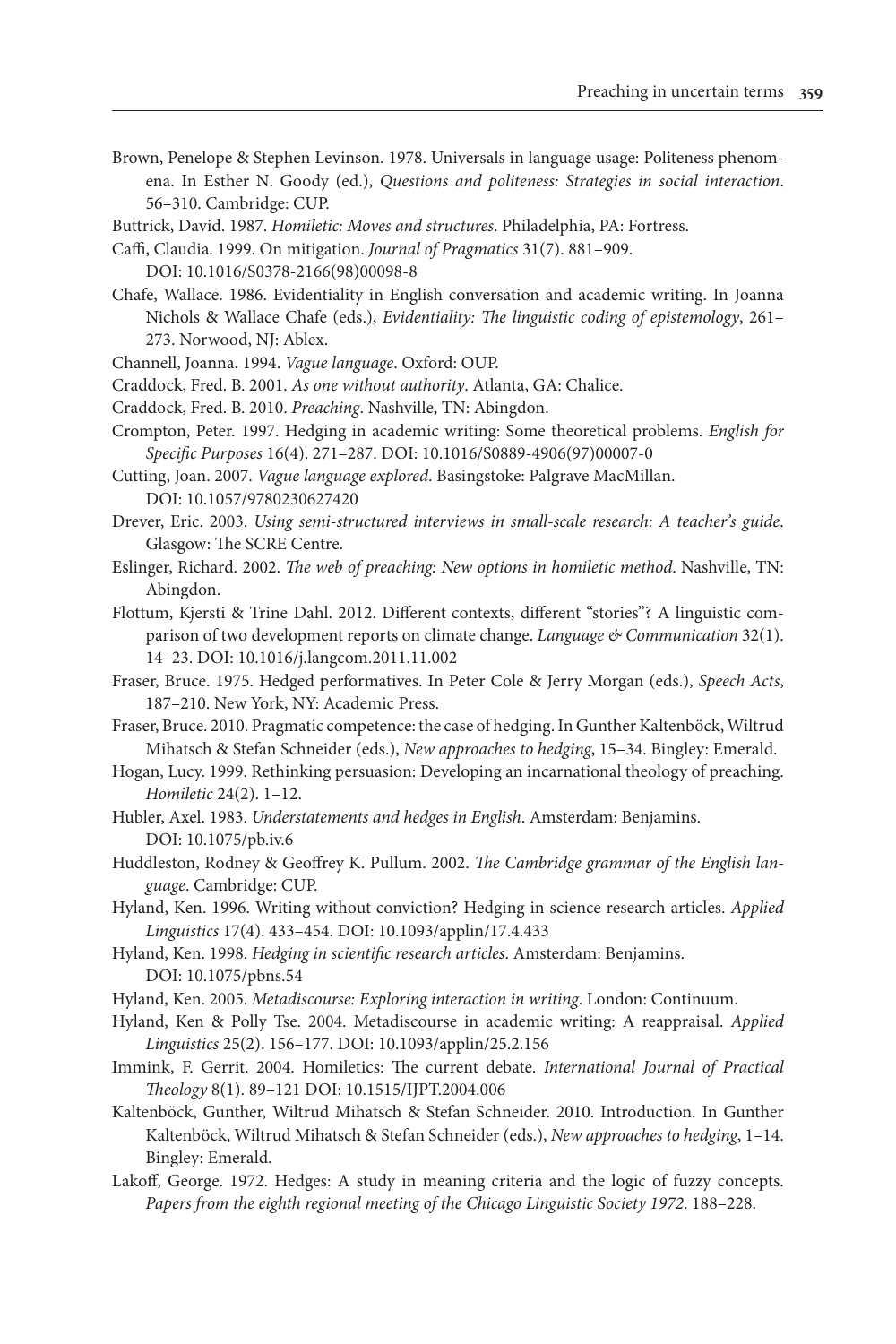- Lewin, Beverly A. 2005. Hedging: An exploratory study of authors' and readers' identification of 'toning down' in scientific texts. *Journal of English for Academic Purposes* 4(2). 163–178. DOI: [10.1016/j.jeap.2004.08.001](http://dx.doi.org/10.1016/j.jeap.2004.08.001)
- Lose, David J. 2003. *Confessing Jesus Christ: Preaching in a postmodern world*. Grand Rapids, MI: Eerdmans.
- Malmström, Hans. In Press. The 'other' voice in preaching: intertextual form and function in contemporary English sermonic discourse. *Journal of Communication and Religion*.
- Maring, Norman & Winthrop Hudson. 2012. *A Baptist manual of polity and practice*. Valley Forge, PA: Judson.
- Markkanen, Raija & Hartmut Schröder. 1997. Introduction. In Raija Markkanen & Hartmut Schröder (eds.), *Hedging and discourse: Approaches to the analysis of a pragmatic phenomenon in academic texts*, 3–20. Berlin: De Gruyter.
- Martin, James R. 2000. Close reading: Functional linguistics as a tool for critical discourse analysis. In Len Unsworth (ed.), *Researching language in schools and communities: Functional linguistic perspectives*, 257–302. London: Cassell.
- McClure, John S. 2003. *The four codes of preaching: Rhetorical strategies*. Louisville, KY: Westminster John Knox.
- McClure, John S. 2007. *Preaching words: 144 key terms in homiletics*. Louisville, KY: Westminster John Knox.
- Palmer, Frank R. 1990. *Mood and modality*. Cambridge: CUP.
- Prince, Ellen F., Joel Frader & Charles Bosk. 1982. On hedging in physician-physician discourse. In Robert J. Di Pietro (ed.), *Linguistics and the professions*, 83–97. Norwood.
- Ratzinger, Joseph & Christoph Schönborn. 1994. *Introduction to the catechism of the Catholic Church*. San Francisco, CA: Ignatius.
- Rose, Lucy. 1997. *Sharing the word: Preaching in the roundtable church*. Louisville, KY: Westminster John Knox.
- Salager-Meyer, Françoise. 1994. Hedges and textual communicative function in medical English written discourse. *English for Specific Purposes* 13(2). 140–170. DOI: [10.1016/0889-4906\(94\)90013-2](http://dx.doi.org/10.1016/0889-4906(94)90013-2   )
- Seters, Arthur van. 1991. The problematic of preaching in the third millennium. *Interpretation* 45(3). 267–280. DOI: [10.1177/002096430004500305](http://dx.doi.org/10.1177/002096430004500305)
- Simon-Vandenbergen, Anne-Marie. 2000. The functions of *I think* in political discourse. *International Journal of Applied Linguistics* 10(1). 41–63.

DOI: [10.1111/j.1473-4192.2000.tb00139.x](http://dx.doi.org/10.1111/j.1473-4192.2000.tb00139.x)

- Thornbury, Scott & Diana Slade. 2006. *Conversation: From description to pedagogy*. Cambridge: CUP.
- Vande Kopple, William J. 2002. Metadiscourse, discourse, and issues in composition and rhetoric. In Ellen L. Barton & Gail Stygall (eds.), *Discourse studies in composition*, 91–113. Cresskill, NJ: Hampton.
- Waznak, Robert. 1998. *An introduction to the homily*. Collegeville: The Liturgical Press.
- Wilson, Paul S. 1995. *The practice of preaching*. Nashville, TN: Abingdon.
- Wilson, Paul S. 2004. *Preaching and homiletical theory*. Atlanta, GA: Chalice.
- White, Peter R.R. & Motoki Sano. 2006. Dialogistic positions and anticipated audiences. A framework for stylistic comparisons. In Karin Aijmer & Anne-Marie Simon Vandenbergen (eds.), *Pragmatic markers in contrast*, 189–214. Amsterdam: Elsevier.
- Wuthnow, Robert. 1992. *Rediscovering the sacred: Perspectives on religion in contemporary society*. Grand Rapids, MI: Eerdmans.